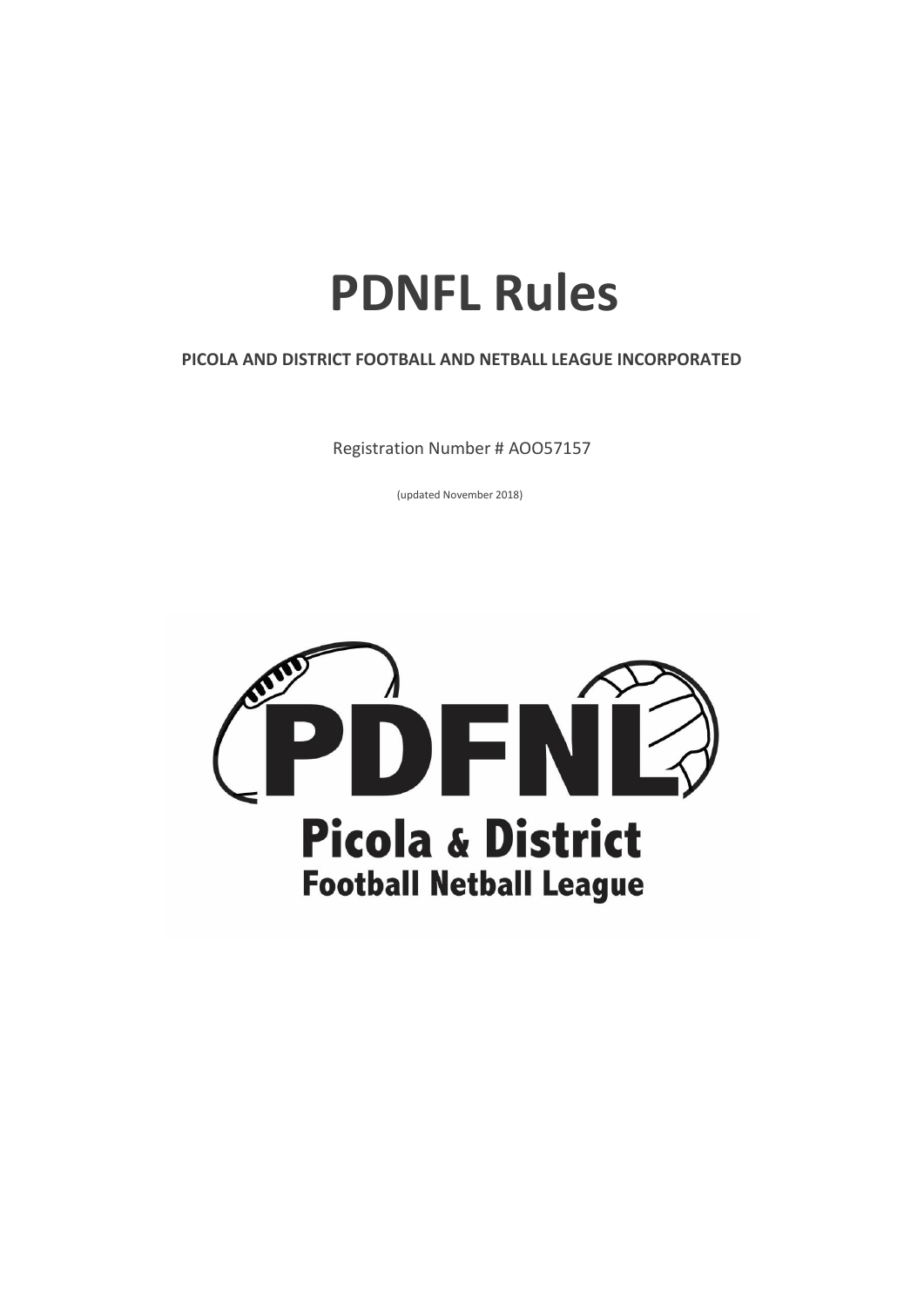

#### **TABLE OF CONTENTS**

- 1. [NAME](file:///C:/Users/SHANE/Documents/CONSTITUTION%20UPDATED%203-2-2014%20locked.docx)
- 2. [PURPOSES OF LEAGUE](file:///C:/Users/SHANE/Documents/CONSTITUTION%20UPDATED%203-2-2014%20locked.docx)
- 3. [POWERS OF LEAGUE](file:///C:/Users/SHANE/Documents/CONSTITUTION%20UPDATED%203-2-2014%20locked.docx)
- 4. [INTERPRETATION AND DEFINITIONS](file:///C:/Users/SHANE/Documents/CONSTITUTION%20UPDATED%203-2-2014%20locked.docx)
- 5. [REGISTERED ADDRESS](file:///C:/Users/SHANE/Documents/CONSTITUTION%20UPDATED%203-2-2014%20locked.docx)
- 6. [MEMBERSHIP](file:///C:/Users/SHANE/Documents/CONSTITUTION%20UPDATED%203-2-2014%20locked.docx)
- 7. [SUBSCRIPTIONS AND FEES](file:///C:/Users/SHANE/Documents/CONSTITUTION%20UPDATED%203-2-2014%20locked.docx)
- 8. [REGISTERS](file:///C:/Users/SHANE/Documents/CONSTITUTION%20UPDATED%203-2-2014%20locked.docx)
- 9. [EXPULSION, SUSPENSION OR FINING OF MEMBERS](file:///C:/Users/SHANE/Documents/CONSTITUTION%20UPDATED%203-2-2014%20locked.docx)
- 10. [ANNUAL GENERAL MEETINGS](file:///C:/Users/SHANE/Documents/CONSTITUTION%20UPDATED%203-2-2014%20locked.docx)
- 11. [SPECIAL GENERAL MEETINGS](file:///C:/Users/SHANE/Documents/CONSTITUTION%20UPDATED%203-2-2014%20locked.docx)
- 12. [NOTICE OF MEETINGS](file:///C:/Users/SHANE/Documents/CONSTITUTION%20UPDATED%203-2-2014%20locked.docx)
- 13. [PROCEEDINGS AT MEETINGS](file:///C:/Users/SHANE/Documents/CONSTITUTION%20UPDATED%203-2-2014%20locked.docx)
- 14. [CHAIRPERSON AT MEETINGS](file:///C:/Users/SHANE/Documents/CONSTITUTION%20UPDATED%203-2-2014%20locked.docx)
- 15. [ADJOURNMENT OF MEETINGS](file:///C:/Users/SHANE/Documents/CONSTITUTION%20UPDATED%203-2-2014%20locked.docx)
- 16. [VOTING AT GENERAL MEETINGS](file:///C:/Users/SHANE/Documents/CONSTITUTION%20UPDATED%203-2-2014%20locked.docx)
- 17. [BOARD](file:///C:/Users/SHANE/Documents/CONSTITUTION%20UPDATED%203-2-2014%20locked.docx)
- 18. [ELECTION OF THE BOARD](file:///C:/Users/SHANE/Documents/CONSTITUTION%20UPDATED%203-2-2014%20locked.docx)
- 19. [VACANCY ON THE BOARD](file:///C:/Users/SHANE/Documents/CONSTITUTION%20UPDATED%203-2-2014%20locked.docx)
- 20. [LEAVE OF ABSENCE](file:///C:/Users/SHANE/Documents/CONSTITUTION%20UPDATED%203-2-2014%20locked.docx)
- 21. QUORUM [AND PROCEDURE AT BOARD MEETINGS](file:///C:/Users/SHANE/Documents/CONSTITUTION%20UPDATED%203-2-2014%20locked.docx)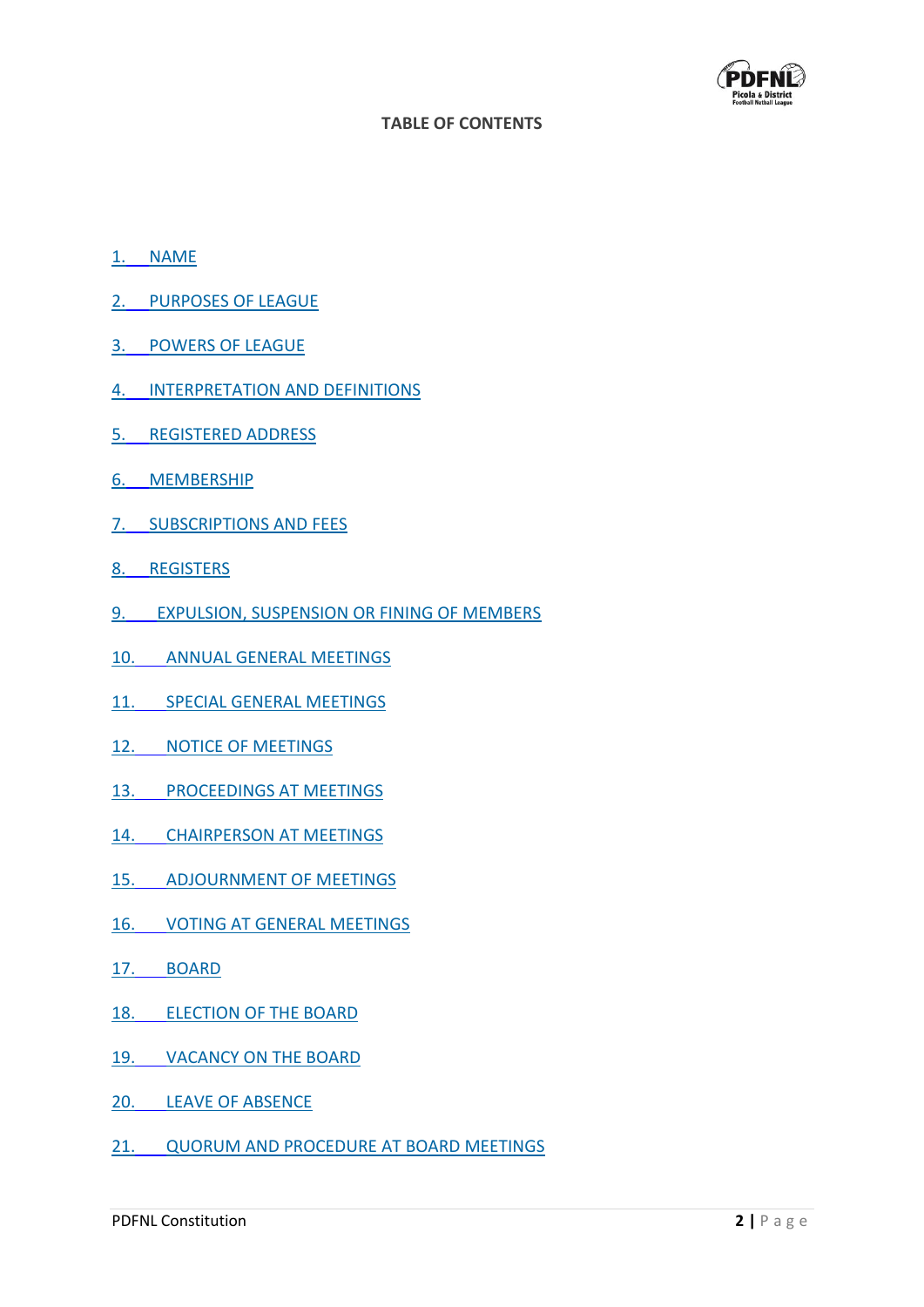

- 22. [DELEGATED POWERS AND DUTIES](file:///C:/Users/SHANE/Documents/CONSTITUTION%20UPDATED%203-2-2014%20locked.docx)
- 23. [OPERATIONS MANAGER](file:///C:/Users/SHANE/Documents/CONSTITUTION%20UPDATED%203-2-2014%20locked.docx)
- 24. [GRIEVANCE PROCEDURES](file:///C:/Users/SHANE/Documents/CONSTITUTION%20UPDATED%203-2-2014%20locked.docx)
- 25. [SOURCES OF FUNDS](file:///C:/Users/SHANE/Documents/CONSTITUTION%20UPDATED%203-2-2014%20locked.docx)
- 26. [SIGNING OF NEGOTIABLE INSTRUMENTS](file:///C:/Users/SHANE/Documents/CONSTITUTION%20UPDATED%203-2-2014%20locked.docx)
- 27. [COMMON SEAL](file:///C:/Users/SHANE/Documents/CONSTITUTION%20UPDATED%203-2-2014%20locked.docx)
- 28. [ALTERATION OF CONSTITUTION](file:///C:/Users/SHANE/Documents/CONSTITUTION%20UPDATED%203-2-2014%20locked.docx)
- 29. [DISSOLUTION](file:///C:/Users/SHANE/Documents/CONSTITUTION%20UPDATED%203-2-2014%20locked.docx)
- 30. [INDEMNITY](file:///C:/Users/SHANE/Documents/CONSTITUTION%20UPDATED%203-2-2014%20locked.docx)
- 31. [SERVICE OF NOTICES](file:///C:/Users/SHANE/Documents/CONSTITUTION%20UPDATED%203-2-2014%20locked.docx)
- 32. [CUSTODY OF BOOKS AND OTHER DOCUMENTS](file:///C:/Users/SHANE/Documents/CONSTITUTION%20UPDATED%203-2-2014%20locked.docx)
- 33. [REGULATIONS & BY-LAWS](file:///C:/Users/SHANE/Documents/CONSTITUTION%20UPDATED%203-2-2014%20locked.docx)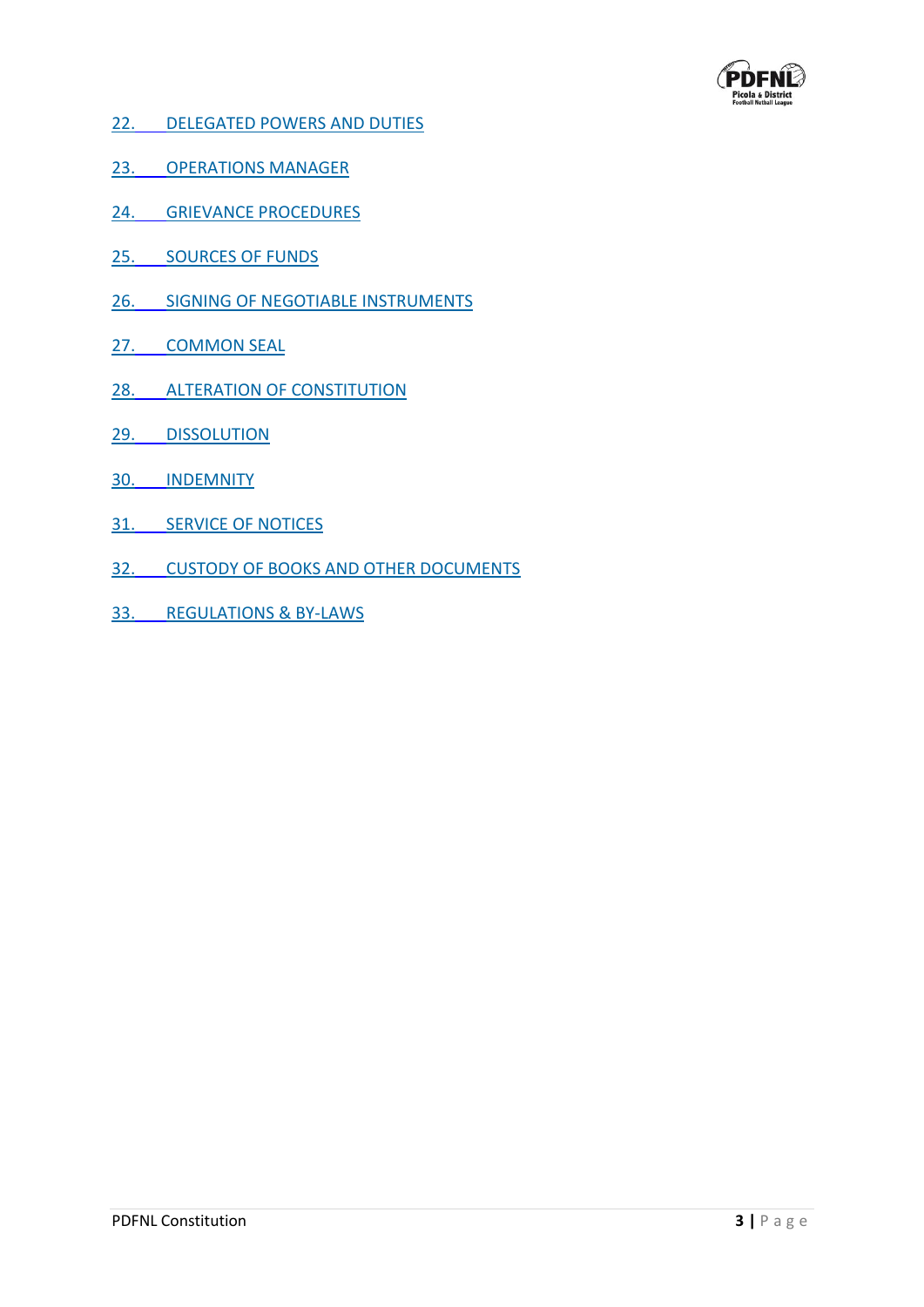

The name of the incorporated association is Picola and District Football and Netball League Incorporated ("the League").

#### **2. Purposes of the League :**

The purposes for which the League is established are to:

(a) provide for the conduct, encouragement, promotion and administration of the sports of netball and Australian Rules football competitions between incorporated and unincorporated bodies who are members of the league .

(b) ensure that a high standard of the sports of netball and Australian Rules football is maintained;

(c) develop a sense of sportsmanship and a high degree of proficiency in netball and Australian Rules football competitors;

(d) use and protect the Intellectual Property of the League including but not limited to logos, trademarks, copyright and names on any equipment, product, publication or event developed by the League;

(e) collect, distribute and publish information in connection with netball and Australian Rules football;

(f) strive for Government, commercial and public recognition of the Leagues and netball and Australian Rules football;

(g) further develop the League into an organised institution and with these purposes in view, to foster, regulate, organise and manage competitions, events, displays and other activities and to issue badges, medallions and certificates and award trophies to successful competitors;

(h) promote the health and safety of competitors;

- (i) encourage competitors to realise their potential and athletic abilities;
- (j) encourage and promote performance-enhancing drug free competitions; and

(k) undertake and do all such things or activities which are necessary, incidental and conducive to the advancement of these purposes.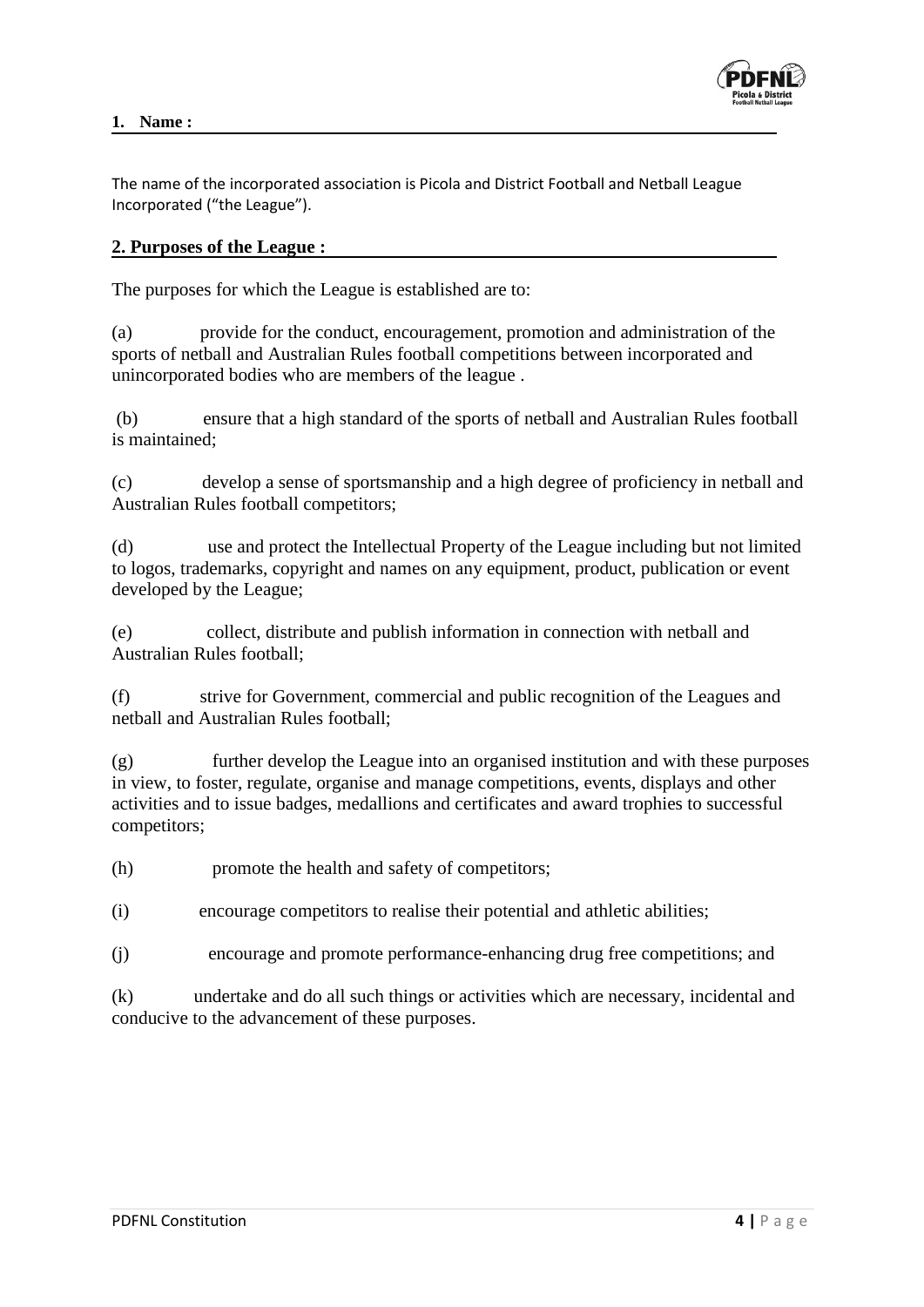

## **3. Powers of the League**

Solely for furthering the purposes set out above the League has, in addition to the rights, powers and privileges conferred on it under the Act, the legal capacity and powers of a company as set out under section 124 of the Corporations Act.

# 4. **Interpretation and Definintions**

## **Definitions**

4.1 In this Constitution, unless the contrary intention appears: "Affiliated Club" means a Football Affiliated Club or a Netball Affiliated Club or an Amalgamated Club.

"Amalgamated Club" means a not for profit incorporated club or company limited by guarantee which has an interest in netball and Australian Rules football.

"Annual Subscriptions" means the annual fees payable by each category of Member as determined by the Board under Rule 7.

"League" means the Picola and District Football and Netball League Incorporated.

"Board" means the board of the League elected under Rules 18 and 19.

"Board Member" means a member of the Board.

"By-Laws" means any by-laws made by the Board on the recommendation of the Delegates Committee under Rule 33.

"Constitution" means this constitution of the League as amended from time to time.

"Delegate's Committee" means the sub-committee established by the Board in accordance with Rule 22.6.

"Financial Year" means the year ending on the 31st day of October.

"Football Affiliated Club" means a not for profit incorporated club or company limited by guarantee which has an interest in Australian Rules football.

"General Meeting" means an Annual General Meeting or a Special General Meeting, being a meeting of Members convened in accordance with Rules 10 or 11.

"Hearing Panel" means the panel appointed to exercise the Board's powers under Rule 9.

"Intellectual Property" means all rights subsisting in copyright, trade names, trademarks, logos, designs, equipment, images (including photographs, videos or films) or service marks relating to the League or activity conducted, promoted or administered by the League.

"Life Member" means an individual elected as such under Rule 6.12. "Member" means an Affiliated Club, a Life Member or a Registered Member and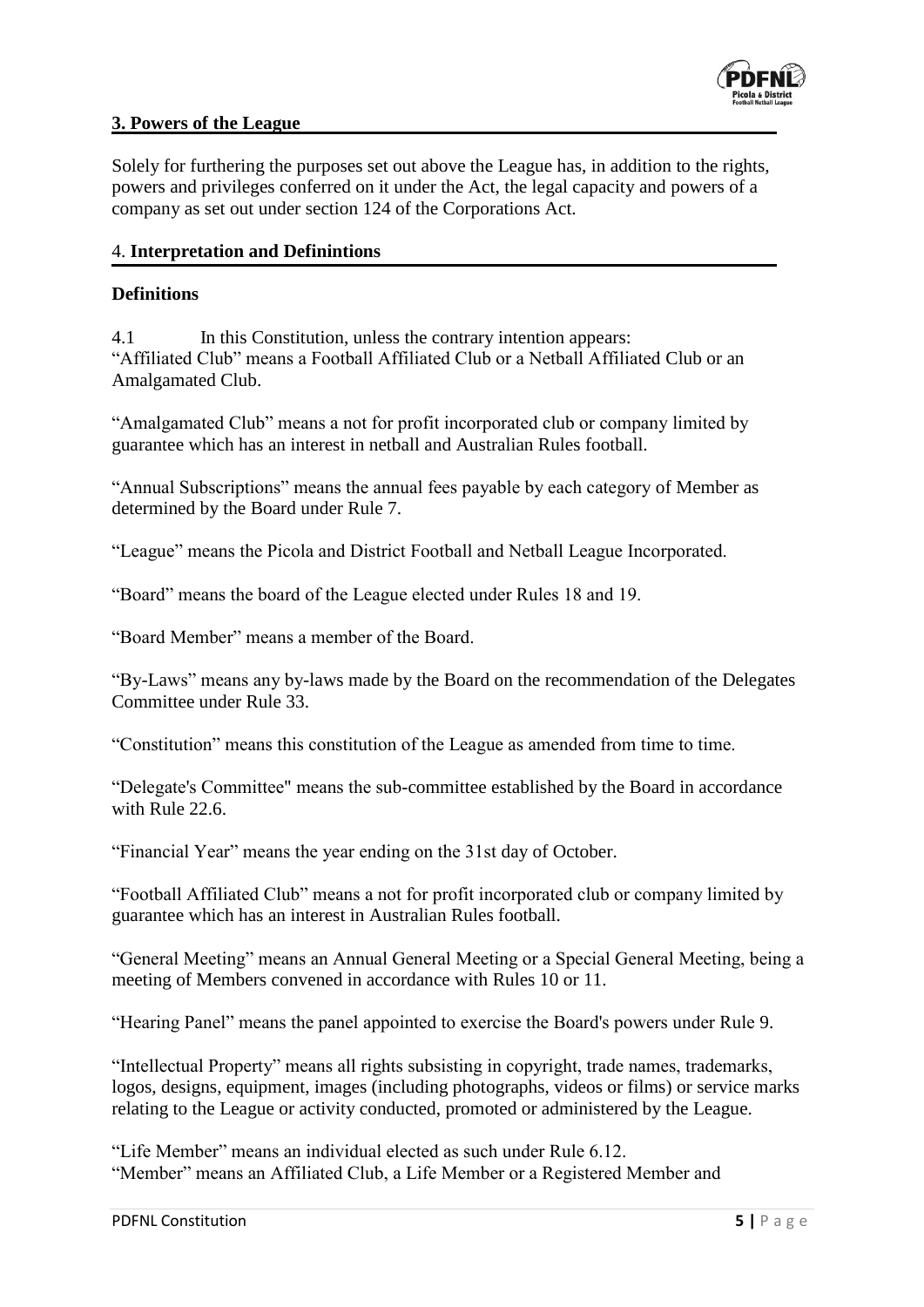

"Members" means all these members collectively as members of the League for the time being under Rule 6.

"Netball Affiliated Club" means a not for profit incorporated club or company limited by guarantee which has an interest in netball.

"Netball Victoria" means the Victorian Netball Association Incorporated trading as Netball Victoria.

"Register" means the register of Members kept in accordance with Rule 8.1.

"Registered Member" means a person registered with the League

"Regulations" means any regulations made by the Board under Rule 33.

"Representative" means a representative of an Affiliated Club appointed in accordance with Rule 6.13 or in their absence a nominee of that representative, (who must also be a member of the same Affiliated Club as the Representative).

"Special Resolution" has the same meaning as the Act.

"the Act" means the Associations Incorporation Reform Act 2012 (Vic).

## **Interpretation**

4.2 In this Constitution:

(a) a reference to a function includes a reference to a power, authority and duty;

(b) a reference to the exercise of a function includes where the function is a power, authority or duty a reference to the exercise of the power or authority of the performance of the duty;

(c) words importing the singular include the plural and vice versa;

(d) words importing any gender include the other genders;

(e) words or expressions shall be interpreted in accordance with the provisions of the Act as they vary from time to time;

(f) references to persons include corporations and bodies politic;

(g) references to a person include the legal personal representatives, successors and permitted assigns of that person;

(h) a reference to a statute, ordinance code or other law includes regulations and other statutory instruments under it and consolidations, amendments, re-enactments or replacements of any of them (whether of the same or any legislative authority having jurisdiction); and

(i) expressions referring to "writing" shall unless the contrary intention appears, be construed as including references to printing, photography and other modes of representing or reproducing words in a visible form, including messages sent by electronic mail. Enforceability

4.3 If any provision of this Constitution or any phrase contained in it is invalid or unenforceable in any jurisdiction, the phrase or provision shall be read down for the purpose of that jurisdiction, if possible, so it is valid and enforceable. If it cannot be so read down the provision shall be severed to the extent of the invalidity or unenforceability. The remaining provisions of this Constitution and its validity or enforceability shall not be affected by the severance in any other jurisdiction.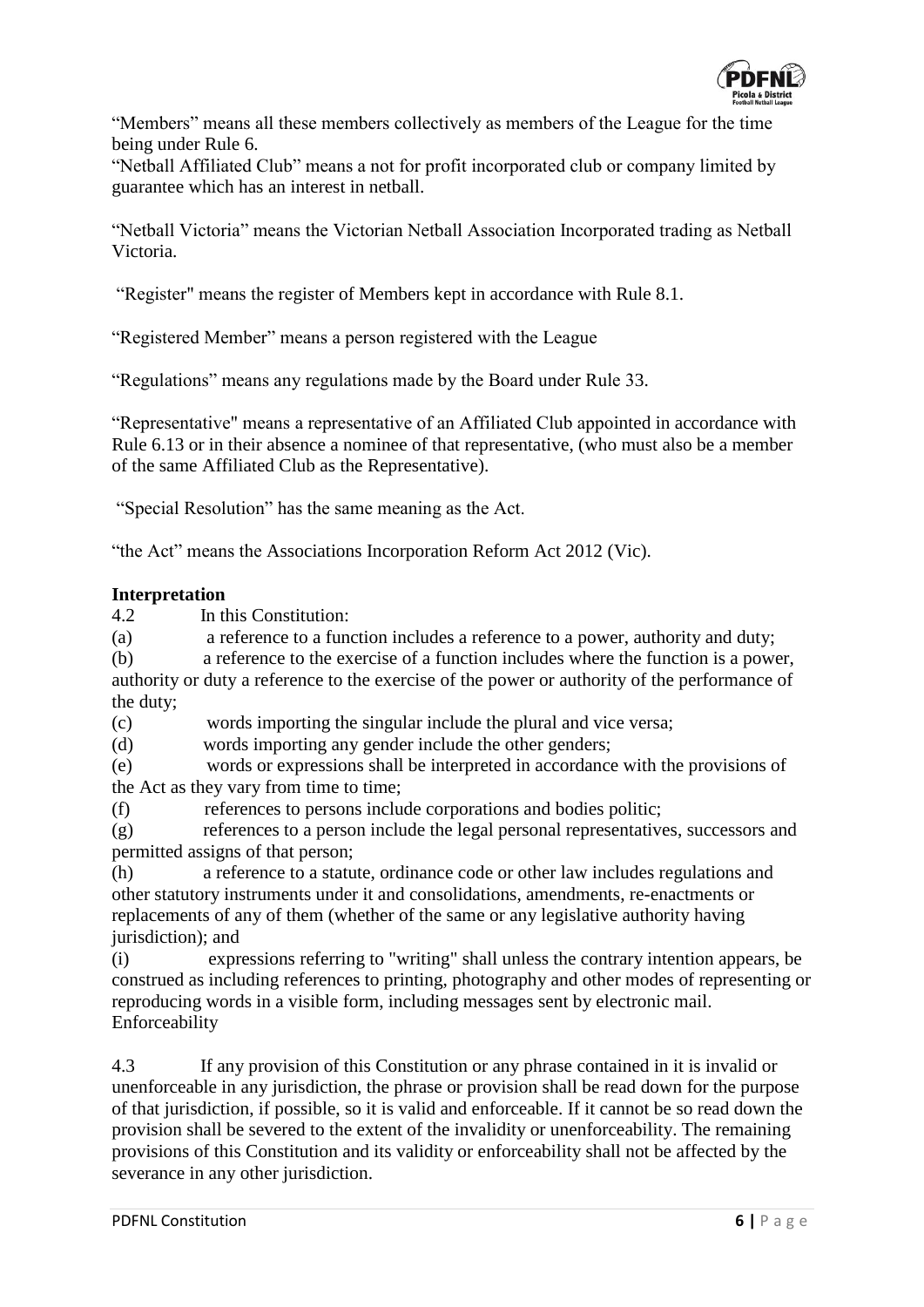

## **5. Registered Address**

The registered address of the League shall be at such place as determined by the Board from time to time.

## **6. Membership**

## **Classes of Member**

6.1 The Members of the League shall be, and shall be divided into, the following classes:

(a) Affiliated Clubs, which shall be represented by their Delegate. The Delegate shall have the right to be present, to debate and to vote at General Meetings;

(b) Life Members, which shall have the right to be present, but not a right to debate or vote, at General Meetings;

(c) Registered Members, which shall not have a right to be present, to debate or to vote at General Meetings;

(d) such other class or classes of members as determined by the Board from time to time.

## **Application for Membership**

6.2 To be eligible for membership as an Affiliated Club, the Affiliated Club must be incorporated or in the process of incorporation, which process shall be complete within twelve months of applying for membership under this Constitution.

6.3 For such time an applicant for membership as an Affiliated Club is not incorporated, the President of any unincorporated body shall be deemed to be the Member, and shall be entitled to the same voting and other rights and shall follow such procedures as incorporated Affiliated Clubs, to the extent that this is possible.

6.4 Any dispute as to the application of this Constitution to an unincorporated Affiliated Club shall be resolved by the Board in its sole discretion.

- 6.5 Subject to this Constitution, an application for membership as a Member must be:
- (a) in writing in the form prescribed by the Board from time to time;
- (b) accompanied by the appropriate fee or fees, if any; and
- (c) lodged with the Operations Manager.

6.6 As soon as is practicable after the receipt of an application under Rule 6.5, the Operations Manager shall refer the application to the Board.

6.7 Upon an application being referred to the Board, the Board shall, as soon as practicable, determine whether to approve or decline the application.

6.8 If the Board approves the application for membership, the Board shall determine the appropriate class of membership and the Operations Manager shall, as soon as practicable, notify the applicant in writing that it is approved or declined. If approved, membership shall commence on entry into the Register in accordance with Rule 6.10.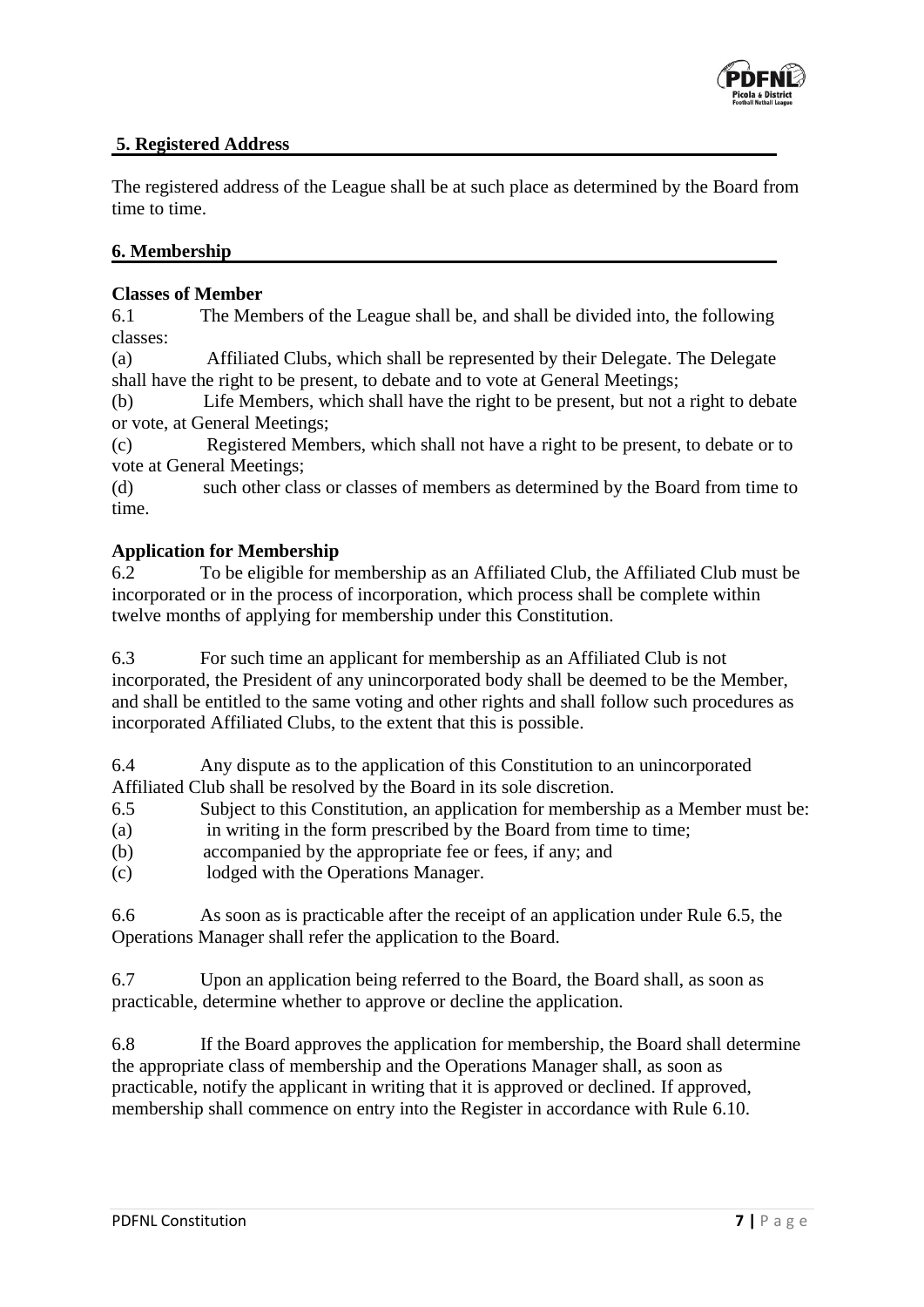

6.9 If the Board does not approve an application for membership, the Operations Manager shall, as soon as practicable, notify the applicant in writing that she, he or it is not approved for membership. The Board is not required to give reasons for its decision.

6.10 If the application for membership is approved, the Operations Manager shall enter the applicant's name in the Register, and upon the name of the applicant being so entered, the applicant becomes a Member. The Operations Manager shall also enter the class of membership afforded to the Member and the name of the Delegate (if applicable).

6.11 The Board may require that any body admitted as Member pay such application fees, levies or other payments to the League as the board shall from time to time determine.

6.12 In the event any Club ceases to be a Member, whether permanently or temporarily, it shall remain liable to pay any payments due under these Rules.

6.13 Subject to these Rules, and particularly Rule 6. 14 below, a Club having once been admitted to membership of the League shall not cease to be a Member without first giving 14 days notice in writing prior to the Annual General Meeting to the Operations Manager of that intention, and in such event, it shall forfeit any right to benefits but shall remain liable to make payments which became due and payable by it under these Rules prior to its ceasing to be a Member of the League.

6.14 A Club, upon being admitted to membership of the League, may not resign from the League or move to another league, without first obtaining the written approval of the League.

6.15 A Club, upon being admitted to membership, agrees and acknowledges that it is subject to the jurisdiction of, and bound to comply with, any reasonable direction given by the League.

6.16 An Affiliated Club is not required to reapply for membership each Financial Year. If Affiliated Clubs do not pay the Annual Subscription within 30 days of the due date, their membership shall lapse and they will be required to apply for membership in accordance with this Rule 6.

6.17 Life Members shall be determined by the Board. The Board may grant a person life membership in recognition of services rendered to the League. Representatives of Affiliated Club

6.18 Each Affiliated Club may appoint up to two Representatives to represent the Affiliated Club and the Representative(s) (or their nomines(s)) are the only persons who may represent the Affiliated Club at General Meetings.

6.19 Each Affiliated Club must advise the Operations Manager at least 48 hours prior to the Annual General Meeting who its Representative(s) will be for the succeeding year (if no notification is provided to the Operations Manager the Operations Manager of the Affiliated Club shall be deemed to be the Representative), or 48 hours prior to any meeting who their nominee will be for that meeting.

6.20 No Representative may represent more than one Affiliated Club.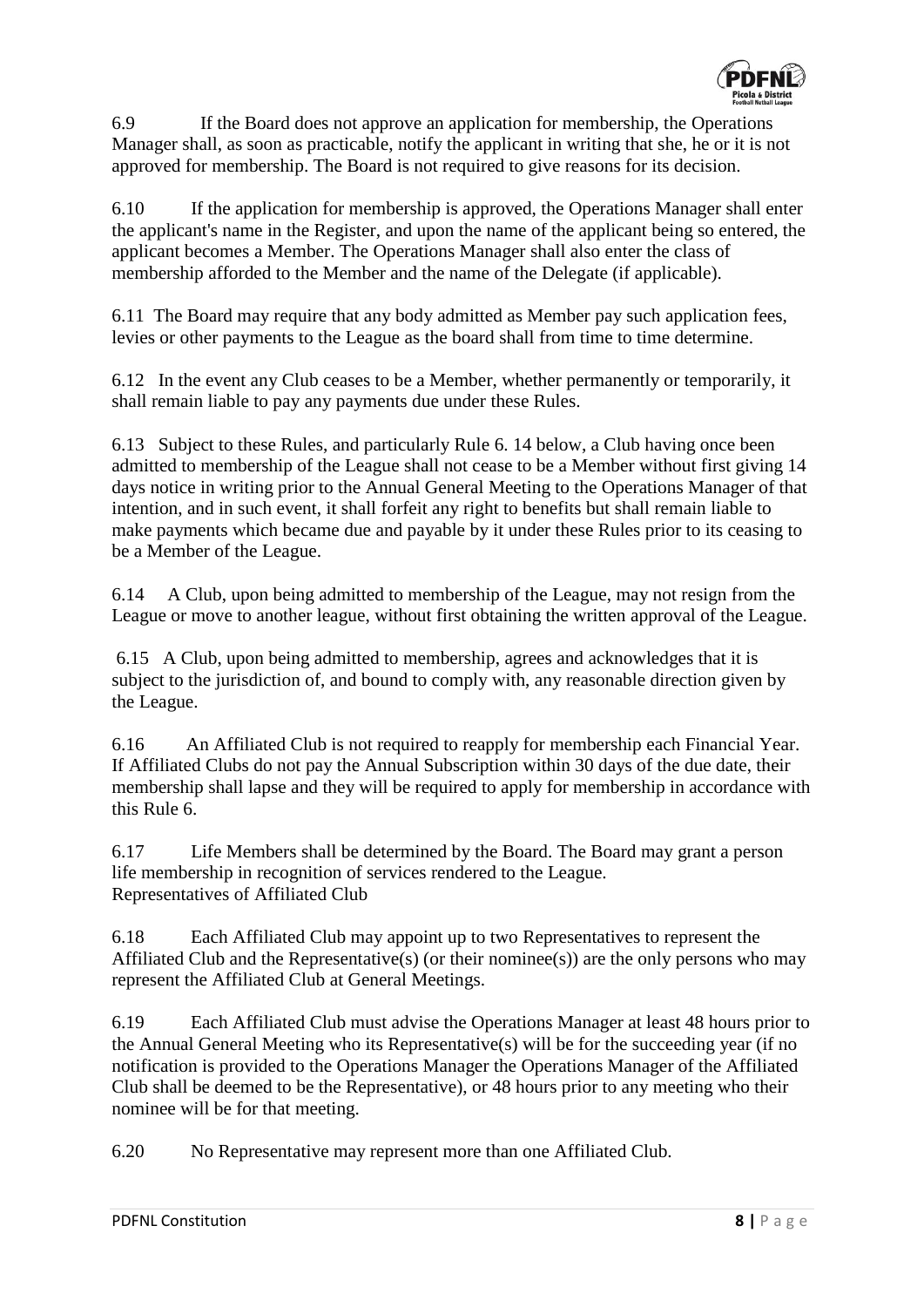

6.21 The Board may in its discretion determine that a person nominated by an Affiliated Club to be a Representative shall not represent an Affiliated Club as a Representative, and shall notify that Member accordingly.

6.22 Any change in the Representative shall require the approval of the Board in its discretion.

6.24 The Operations Manager shall record any change in Representative in the Register.

6.25 Each Representative shall comply with the directions given by a resolution of the Affiliated Club, including in respect of voting, and if required by the Board, shall provide to the Board evidence of such compliance.

# **Effect of Membership**

6.26 Members acknowledge and agree that:

(a) this Constitution constitutes a contract between each of them and the League and that they are bound by this Constitution and the Regulations and By-Laws;

(b) they shall comply with and observe this Constitution and the Regulations and By-Laws;

(c) by submitting to this Constitution and the Regulations and By-Laws they are subject to the jurisdiction of the League;

(d) this Constitution and the Regulations and By-Laws are necessary and reasonable for promoting the purposes of the League; and

(e) they are entitled to all benefits, advantages, privileges and services of their membership as determined by the Board.

6.27 Members may by virtue of membership of the League and subject to this Constitution:

(a) express in writing or otherwise their views and opinions in any meeting in respect of which they are entitled to participate in accordance with this Constitution;

(b) make proposals or submissions to the Board;

(c) engage and participate in any activity approved, sponsored or recognised by the League; and

(d) conduct any activity approved by the League.

6.28 A right, privilege or obligation of a person by reason of their membership of the League:

(a) is not capable of being transferred or transmitted to another person; and (b) terminates upon the cessation of membership whether by death, resignation or otherwise.

6.29 A Member who ceases to be a Member, for whatever reason, shall forfeit all right in and claim upon the League and its property including Intellectual Property

# **7. Subscriptions and Fees**

The Annual Subscriptions and any other fees payable by Members or classes of Members to the League, the benefits which apply, the time for, and manner of payment, shall be determined by the Board from time to time.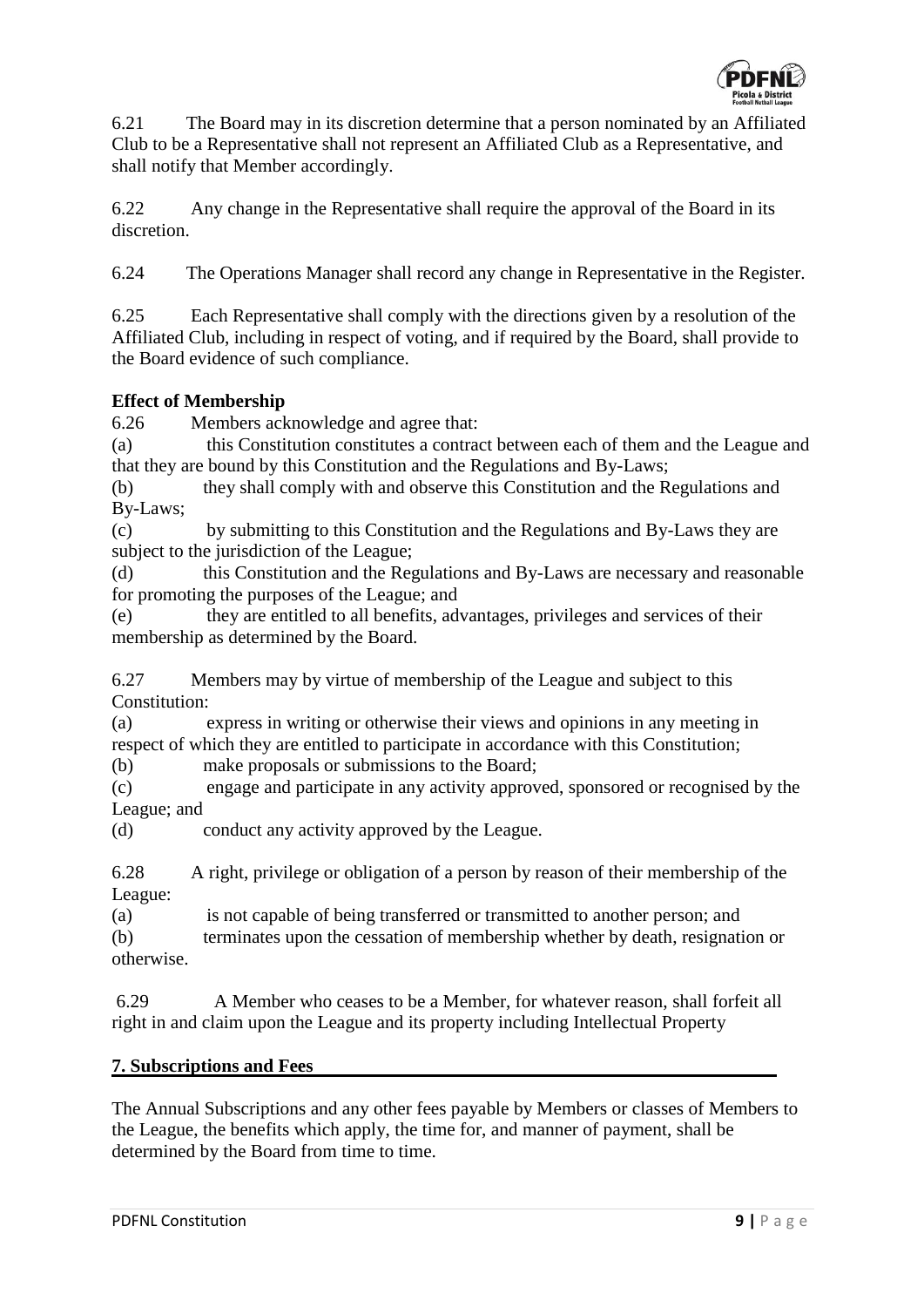

# **8. Registers**

#### **Operations Manager to Keep Register of Members**

8.1 The Operations Manager shall keep and maintain a Register of Members in which shall be entered the full name, address, class of membership, date of entry of the name of each Member.

#### **Inspection of Register**

8.2 Having regard to confidentiality considerations, an extract of the register, excluding the contact details of a Member who is an individual, shall be available for inspection (but not copying) by Affiliated Clubs and Life Members, upon reasonable request.

#### **9..Explusion, Suspension or Finning Members**

#### **Suspension in Exceptional Circumstances**

9.1 In addition to the rights of suspension and expulsion under this Constitution, the Board may in its discretion suspend a Member from the League in exceptional circumstances pending determination of a resolution under this Rule 10. For the purposes of this Rule "exceptional circumstances" means circumstances in which, after reasonably enquiry, it is considered that the League or any of the Members may suffer damage or detriment as a result of the actions or inactions by the Member who is being considered for suspension under this Rule.

9.2 If a suspension is imposed under this Rule, the Operations Manager shall notify the Member concerned of the suspension in writing and send a copy of such notification to the Board. There is no right of appeal of a suspension made under this Rule.

#### **Board Resolution**

9.3 Subject to this Constitution, the Board may by resolution:

(a) expel a Member from the League; or

(b) suspend a Member from membership of the League for a specified period; or

- (c) fine a Member;
- (d) impose such other penalty, action or educative process as it sees fit,

if the Board considers that the Member has:

(e) breached, failed, refused or neglected to comply with a provision of this Constitution and the Regulations;

(f) acted in a manner unbecoming of a Member or prejudicial to the objects and interests of the League, or another Member; or

(g) brought the League, or another Member into disrepute.

Such grounds do not constitute a grievance, and Rule 24 does not apply.

## **Notice of Alleged Breach**

9.4 Where the Board considers that a Member may have satisfied one or more of the grounds in Rules 9.3(e), 9.3(f) or 9.3(g), the Operations Manager shall, as soon as practicable, serve on the Member a notice in writing:

(a) setting out the alleged breach of the Member and the grounds on which it is based;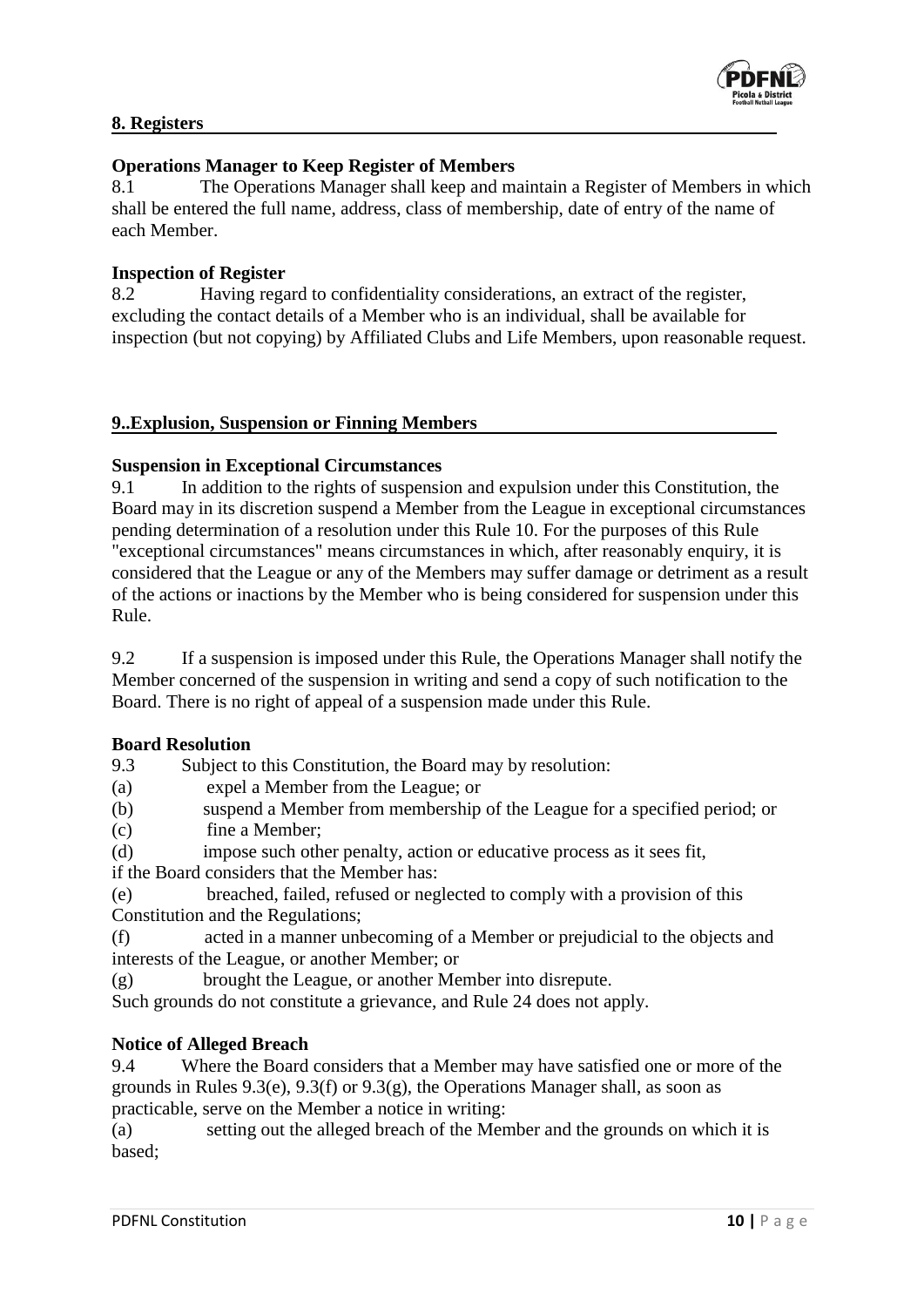

(b) stating that the Member may address the Board at a meeting to be held not earlier than 14 and not later than 28 days after service of the notice;

(c) stating the date, place and time of that meeting;

(d) informing the Member that he, she or it may do one or more of the following: -

(i) attend that meeting;

(ii) give the League, before the date of that meeting a written statement regarding the alleged breach.

## **Determination of Board**

9.5 At a meeting of the Board held in accordance with Rule 9.4, the Board shall:

- (a) give to the Member every opportunity to be heard;
- (b) give due consideration to any written statement submitted by the Member; and
- (c) by resolution determine whether the alleged breach occurred.

#### **No right of appeal**

9.6 There shall be no right of appeal in respect of a resolution of the Board under this Rule 9.

#### **Delegation of powers**

9.7 The Board may delegate its powers under this Rule 10 to a Hearing Panel comprised of three (3) persons appointed by the Board from time to time.

9.8 If any person appointed to the Hearing Panel in accordance with Rule 9.7 has a conflict of interest in respect of any matter to be determined by the Hearing Panel, that person must disclose the conflict and the Board may appoint another person in his/her stead for the determination of that matter only.

#### **10. Annual General Meeting**

## **Annual General Meeting to be Held**

10.1 The league shall in each calendar year convene and hold an Annual General Meeting of its Members in accordance with the provisions of the Act, on a date at least 30 days after the Pre AGM and at a venue to be determined by the Board.

#### **Ordinary Business**

10.2 The ordinary business of the Annual General Meeting shall be to:

(a) confirm the minutes of the last preceding Annual General Meeting and of any General Meeting held since that meeting;

(b) receive from the Board, reports upon the transactions of the League during the last preceding year;

- (c) elect the Board Members of the League;
- (d) declare Life Members;
- (e) appoint or elect an auditor for the following year;
- (f) review financial requirements for the following year and to determine any

allowances paid to Board Members;

- (g) set team fees and levies for each competition;
- (h) receive and consider any amendments to uniforms submitted by Affiliated Clubs;
- (i) receive and consider any proposals for uniforms for new Affiliated Clubs; and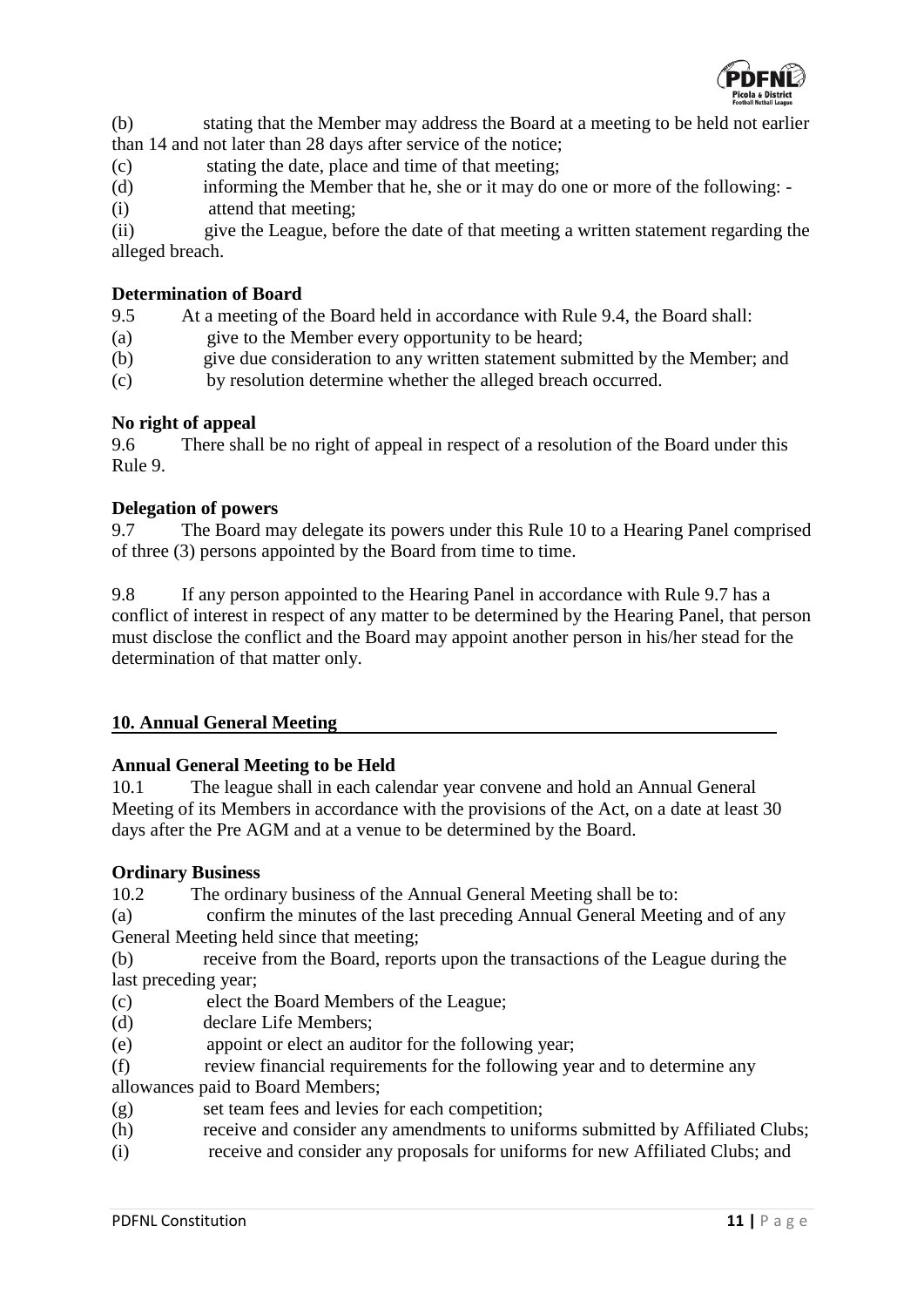

(j) receive and consider the statement submitted by the Board in accordance with section 30(3) of the Act.

#### **Special Business**

10.3 The Annual General Meeting may transact special business of which notice is given in accordance with this Constitution.

#### **Additional Meetings**

10.4 The Annual General Meeting shall be in addition to any other General Meetings that may be held in the same year.

#### **Entitlement to Vote**

10.5 The only persons entitled to vote at Annual General Meetings of the League shall be the Affiliated Clubs.

10.6 Notwithstanding Rule 10.5, no Affiliated Club shall be entitled to vote at any General Meeting unless all monies due and payable by it have been paid.

#### **Other General Meetings**

10.7 All General Meetings other than the Annual General Meeting shall be Special General Meetings and shall be held in accordance with the provisions of this Constitution.

#### **11. Special General Meetings May be Held**

11.1 The Board may, whenever it thinks fit convene a Special General Meeting of the League and, where, but for this Rule more than 15 months would elapse between Annual General Meetings, shall convene a Special General Meeting before the expiration of that period.

#### **Request for Special General Meetings**

11.2 The Board shall on a request in writing of not less than twenty five per cent (25%) of Affiliated Clubs and Life Members convene a Special General Meeting. The Board may also request a Special General Meeting.

11.3 The request for a Special General Meeting shall state the object(s) of the meeting and shall be signed by the Affiliated Clubs and Life Members making the request and be sent to the Operations Manager and may consist of several documents in a like form, each signed by one or more of the Affiliated Clubs and Life Members making the requisition.

11.4 If the Board does not cause a Special General Meeting to be held within 30 days after the date on which the request is sent to the League, the Members making the request, or any of them, may convene a Special General Meeting to be held not later than 90 days after that date.

11.5 A Special General Meeting convened by Members under this Constitution shall be convened in the same manner, or as nearly as possible as that, in which meetings are convened by the Board. All reasonable expenses incurred in convening the meeting shall be refunded by the League to the persons incurring the expenses.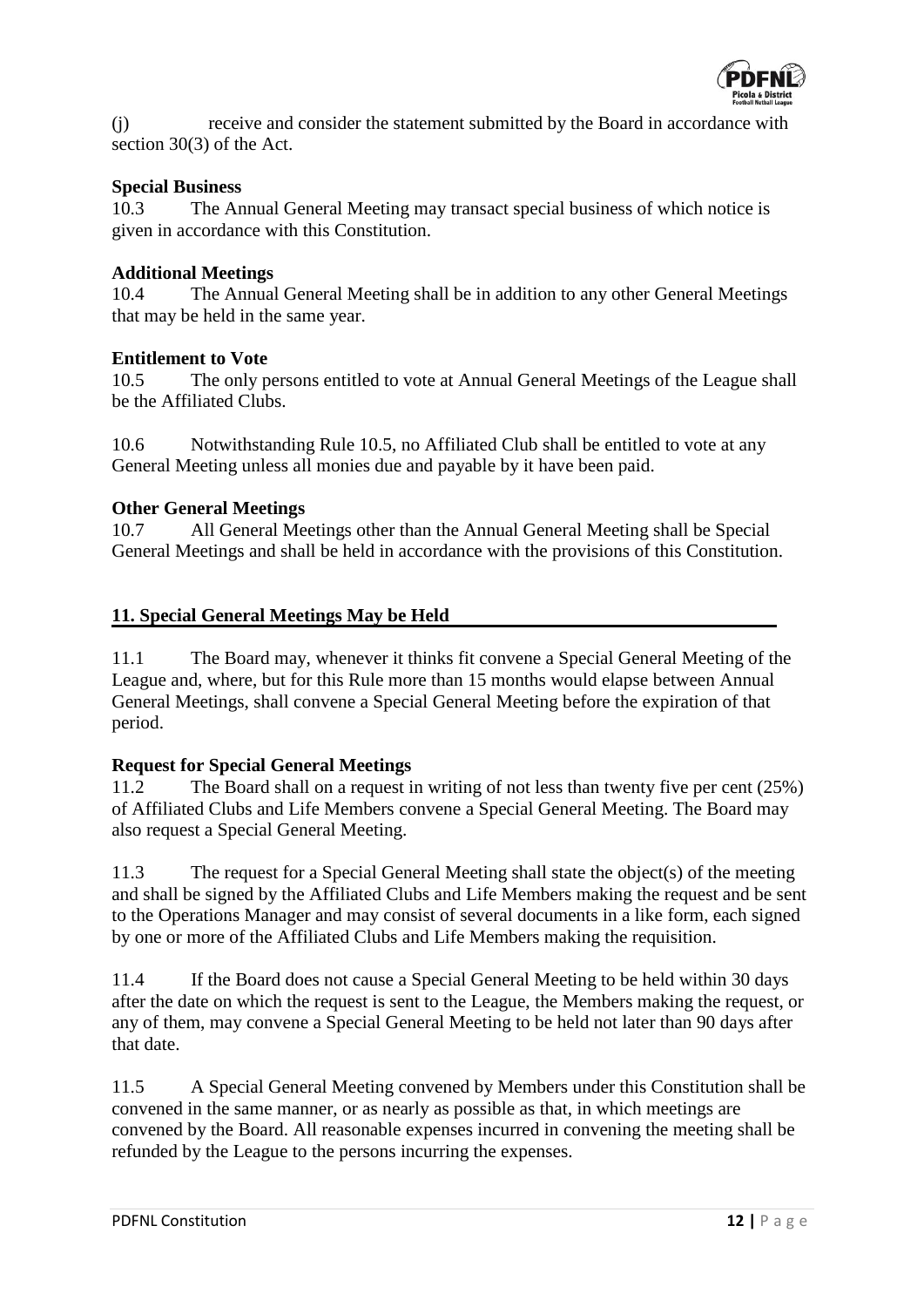

## **12. Notice of Meetings**

## **Notice to be Given for General Meetings**

12.1 The Operations Manager shall, at least 14 days before the date fixed for holding a General Meeting, send to each Affiliated Club and Life Member at their address appearing in the Register, a notice in writing stating the place, date and time and the nature of the proposed business to be transacted at the meeting.

# **Business of Meeting**

12.2 No business other than that set out in the notice convening the meeting shall be transacted at the General Meeting.

12.3 A Member desiring to bring any business before a meeting shall give at least 30 days notice in writing of that business to the League which shall include that business in a notice calling the next General Meeting after the receipt of the notice.

12.4 A motion of which due notice has been given, if unsuccessful, cannot be resubmitted, nor may any other motion having a similar effect be moved at a subsequent General Meeting for a period of twelve (12) months. The Chairperson shall determine whether a motion is a motion having a similar effect.

# **13. Proceedings at Meetings**

## **Special Business**

13.1 All business that is transacted at a Special General Meeting or the Annual General Meeting, with the exception of that referred to in this Constitution as the ordinary business of the Annual General Meeting, shall be special business.

# **Quorum**

13.2 No item of business shall be transacted at a General Meeting unless a quorum of Members entitled under this Constitution to vote is present during the time when the meeting is considering that item.

13.3 Two Thirds of the Affiliated Clubs personally present constitute a quorum for the transaction of the business at a General Meeting.

13.4 If within half an hour after the appointed time for the commencement of a General Meeting, a quorum is not present, the meeting:

(a) if convened upon the requisition of Members, shall be dissolved; and

(b) in any other case, shall stand adjourned to the same day in the next week at the same time and (unless Members are notified of an alternate venue) at the same place and if at the adjourned meeting a quorum is not present within half an hour after the time appointed for the commencement of the meeting, the Members present (being not less than 5) shall be a quorum.

## **14. Chairperson at Meetings**

## **President to Chair**

14.1 The President shall chair each General Meeting of the League.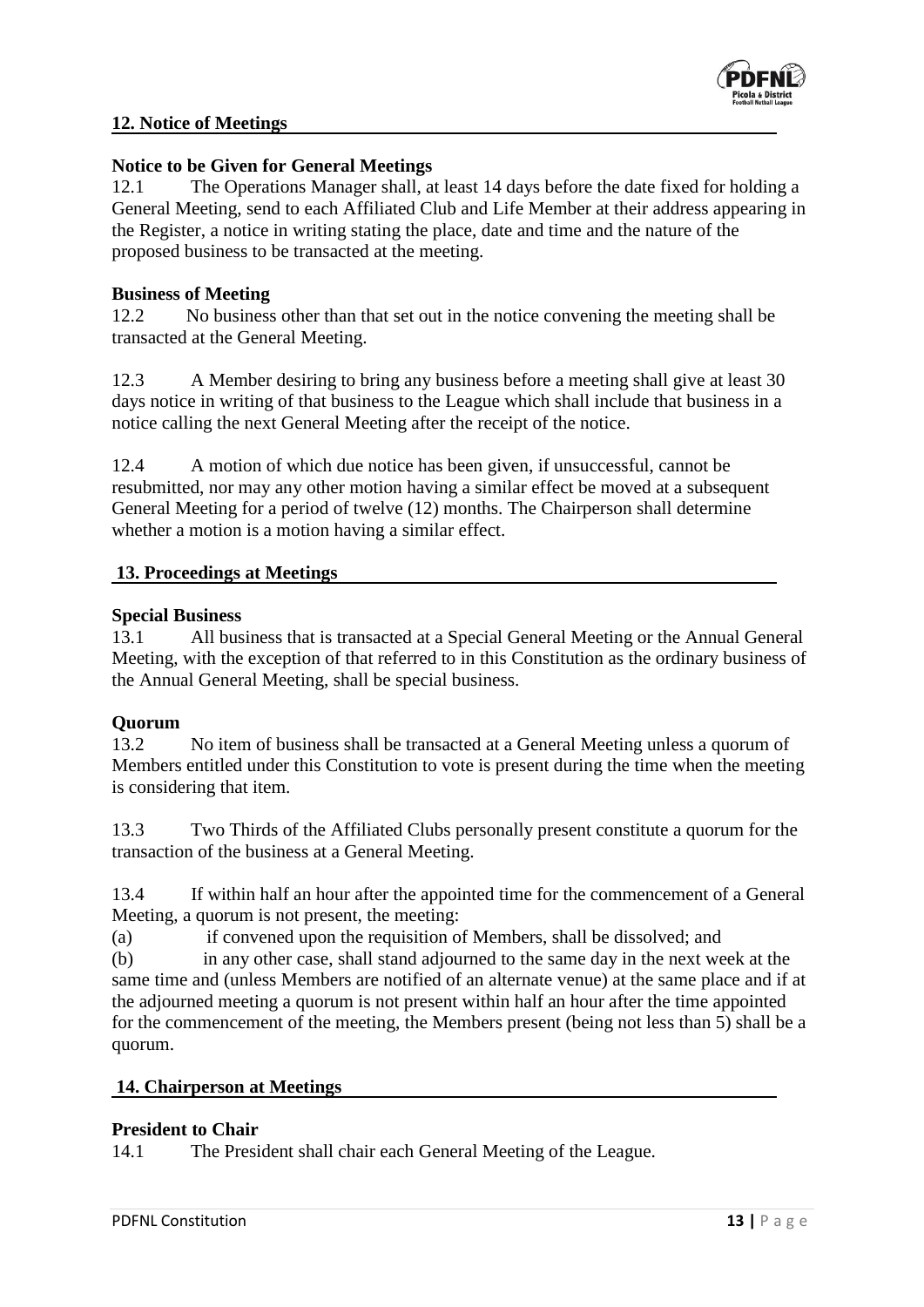

## **Where President Absent**

14.2 If the President is absent from a General Meeting or is unwilling to act, the Board Members present shall elect one of their number to preside as chairperson at the meeting.

## **15. Adjournment of Meetings**

## **Chairperson May Adjourn Meeting**

15.1 The Chairperson of a General Meeting at which a quorum is present may, with the consent of the meeting, adjourn the meeting from time to time and place to place, but no business shall be transacted at an adjourned meeting other then the business left unfinished at the meeting at which the adjournment took place.

#### **Further Notice**

15.2 Where a meeting is adjourned for 14 days or more, a like notice of the adjourned meeting shall be given as in the case of the General Meeting.

15.3 Except as provided in Rule 15.2, it is not necessary to give notice of an adjournment or of the business to be transacted at an adjourned meeting.

#### **16. Voting at General Meetings**

#### **Voting Procedure**

16.1 Except as otherwise provided in this Constitution, all votes shall be given in person by attendance at a General Meeting. No proxy voting shall be permitted.

16.2 A question arising at a General Meeting shall be determined on a show of hands unless a poll is demanded.

16.3 In the case of an equality of voting on a question, the Chairperson of the meeting may exercise a second or casting vote.

16.4 An Affiliated Club is not entitled to vote at any General Meeting unless all monies due and payable to the League have been paid, other than the amount of the Annual Subscription payable in respect of the current Financial Year. Votes per Member

16.5 Each Affiliated Club shall be entitled to cast two votes at any General Meeting.

## **Recording of Determinations**

16.6 If before, or on, the declaration of the show of hands a poll is demanded, a declaration by the Chairperson that a resolution has, on a show of hands, been carried, carried unanimously, carried by a particular majority or lost, an entry to that effect in the minute book of the League is evidence of the fact, without proof of the number or proportion of the votes recorded in favour of, or against, that resolution.

#### **Poll at General Meetings**

16.7 If at a meeting a poll on any question is demanded by 5 Affiliated Clubs, it shall be taken at the meeting in such manner as the Chairperson may direct and the resolution of the poll shall be deemed to be a resolution of the meeting on that question.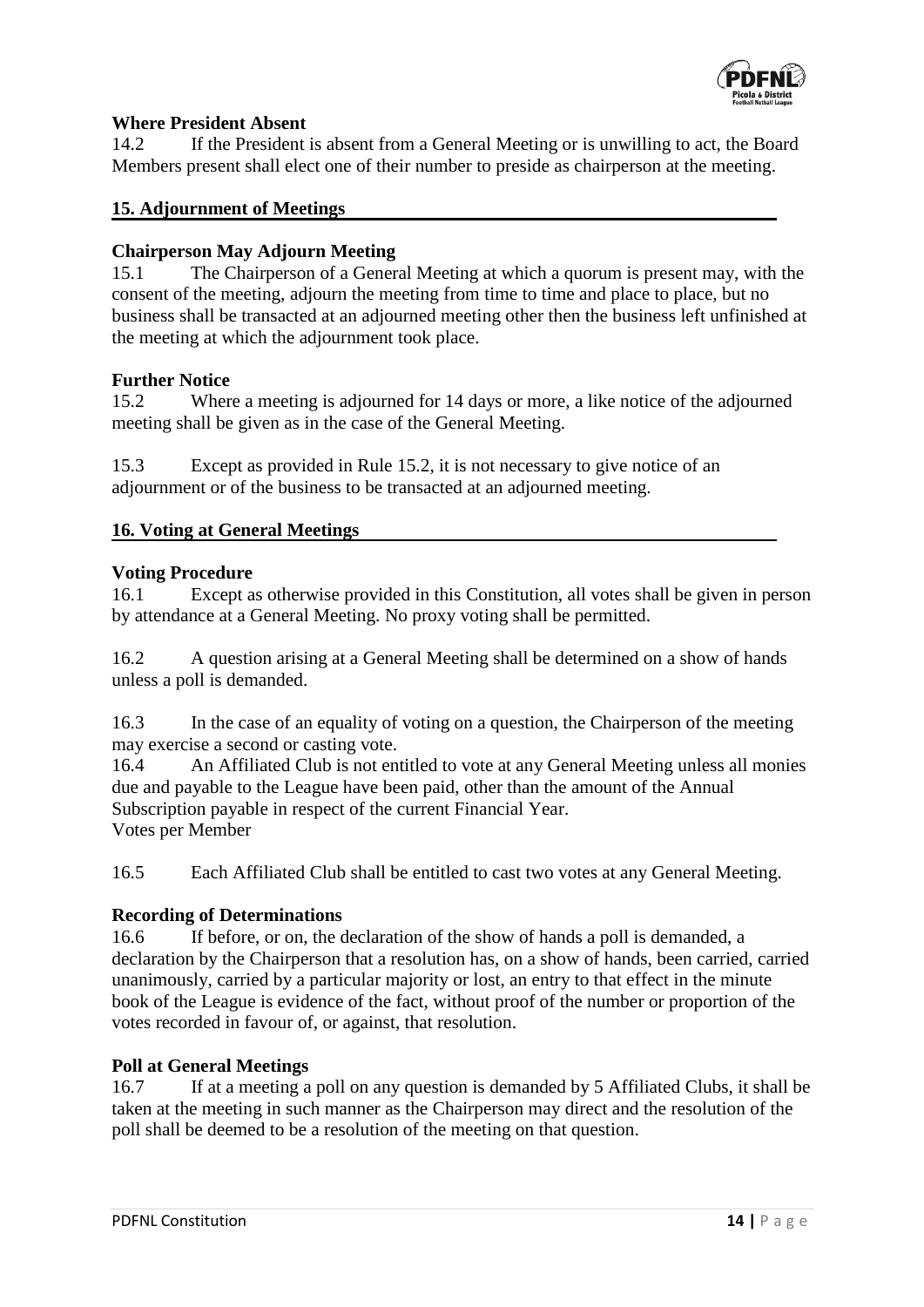

16.8 A poll that is demanded on the election of a Chairperson or on a question of an adjournment shall be taken immediately and a poll that is demanded on any other question shall be taken at such time before the close of the meeting as the Chairperson may direct.

# **17. Board**

## **Powers of Board**

17.1 The affairs of the League shall be managed by a Board constituted under Rule 17.3.

17.2 Subject to this Constitution and the Act, the Board:

(a) shall control and manage the business and affairs of the League;

(b) may exercise all such powers and functions as may be exercised by the League other than those powers and functions that are required by this Constitution to be exercised by the Members in General Meeting;

(c) has power to perform all such acts and things as appear to the Board to be essential for the proper management of the business and affairs of the League;

(d) must at all times act in the best interests of the League; and

(e) has power to appoint by resolution the Operations Manager, an Assistant Operations Manager and the Treasurer, who are not members of the Board.

## **Composition of Board**

17.3 The Board shall consist up to eleven (11) Board Members comprising:

- (a) the President;
- (b) 2 x Vice President
- (d) four (4) netball representatives, and

(g) four (4) football representatives,

who shall be elected annually in accordance with Rule 18.

17.4 All Board Members shall have one vote each, provided that in the case of an equality of voting on a question, the Chairperson appointed in accordance with Rule 15 may exercise a second or casting vote.

17.5 Each Board Member shall hold office until the conclusion of the Annual General Meeting following the declaration of their election. All Board Members are eligible for reelection.

17.6 For the purpose of chairing Board meetings, the Board may in its discretion also appoint the position of Chairperson from amongst its number as soon as practicable after each Annual General Meeting. The appointee will hold the position of Chairperson until the conclusion of the next Annual General Meeting following their appointment. A Board Member may be re-appointed as Chairperson. For avoidance of doubt, a Board Member may by appointed as Chairperson and President. If no Board Member is appointed as Chairperson under this Rule, the President shall be deemed to be the Chairperson.

## **Casual Vacancy**

17.7 In the event of a casual vacancy in the office of any Board Member, the Board may appoint a Member to the vacant office and the person so appointed may continue in office up to and including the conclusion of the Annual General Meeting following the date of their appointment.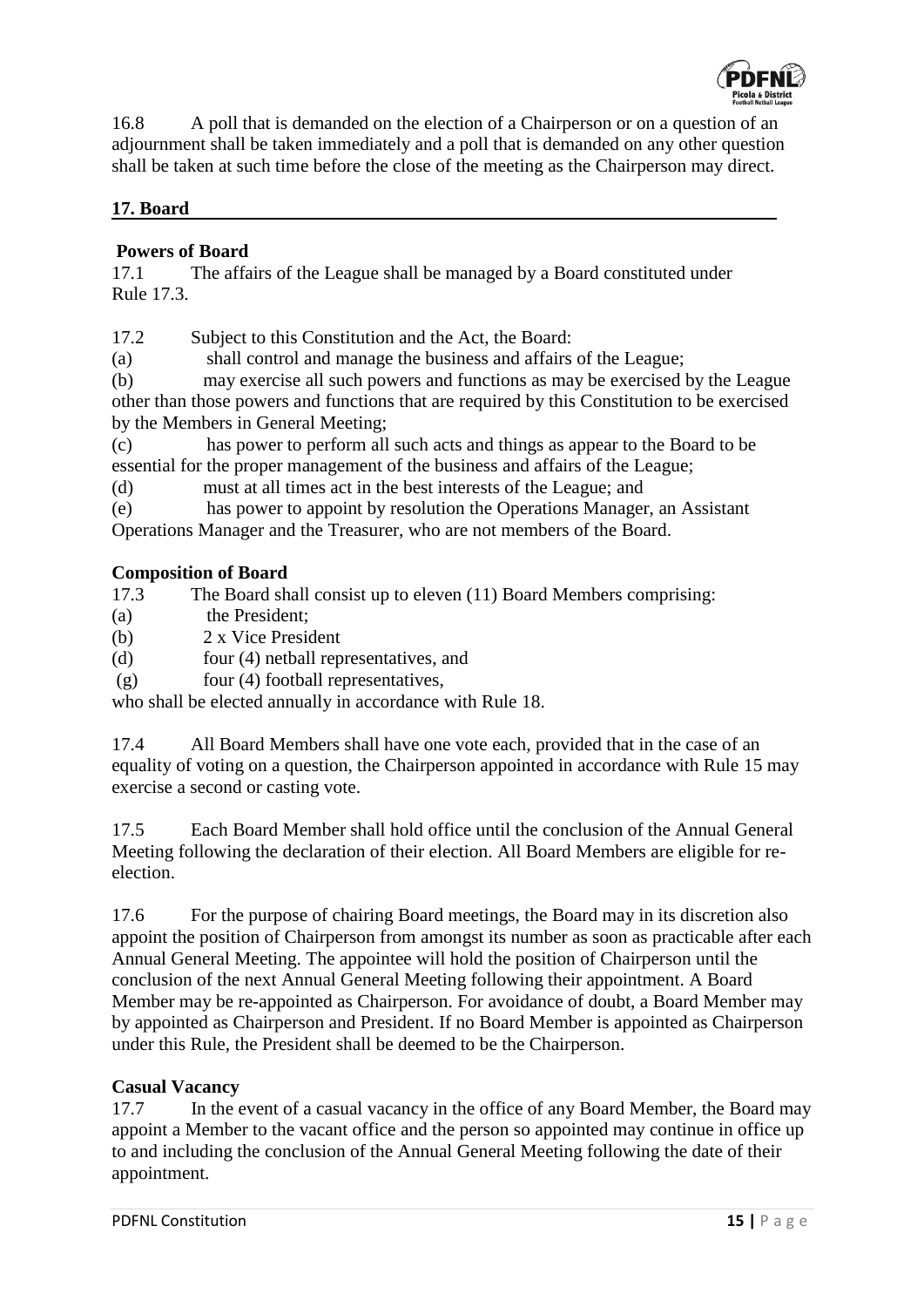

## **18. Election to the Board**

#### **Nominations of Candidates**

18.1 The operations manager shall call for nominations for Board Members before the date of the Annual General Meeting. Candidates may nominate for a specific position, being President, Vice President or for one of the remaining eight Board Member positions. Candidates can nominate for more than one position.

18.2 Nominations of candidates for election as Board Members, shall be:

(a) made in writing, signed by 2 Members and accompanied by the written consent of the nominee (which may be endorsed on the form of nomination). The nominee must be a Member of the League; and

(b) delivered to the Operations Manager of the League by the date specified on the call for nominations.

18.3 If the number of nominations received for the Board, together with the positions of President, Vice President is equal to the number of vacancies to be filled or if there are insufficient nominations received to fill all vacancies on the Board, then those nominated shall be declared elected at the Annual General Meeting and further nominations as required shall be called for.

18.4 If the number of nominations exceeds the number of vacancies to be filled, a ballot must be held. The ballot must be conducted in such manner as the Board may direct.

18.5 If a ballot is required it shall be held for the position of President first, followed by each Vice-President then for the remaining Board Members. If a candidate has nominated for more than one position, they can contest each of those ballots.

#### **19 Vacancy on Board**

Grounds for Termination of Member of Board

19.1 For the purposes of this Constitution, the office of a Board Member becomes vacant if the Board Member:

(a) becomes an insolvent under administration within the meaning of the Corporations Law;

(b) resigns their office by notice in writing given to the League;

(c) dies or becomes of unsound mind or a person whose person or estate is liable to be dealt with in anyway under the law relating to mental health;

(d) is prohibited from being a director of a company under the Corporations Act; or (e) fails to attend 3 consecutive meetings of the Board without having previously

obtained leave of absence or provided reasonable excuse for such absence. Removal of Board Member

19.2 The League in a Special General Meeting may by resolution remove any Board Member, before the expiration of their term of office and appoint another individual Member in their place to hold office until the expiration of the term of the first mentioned Board Member.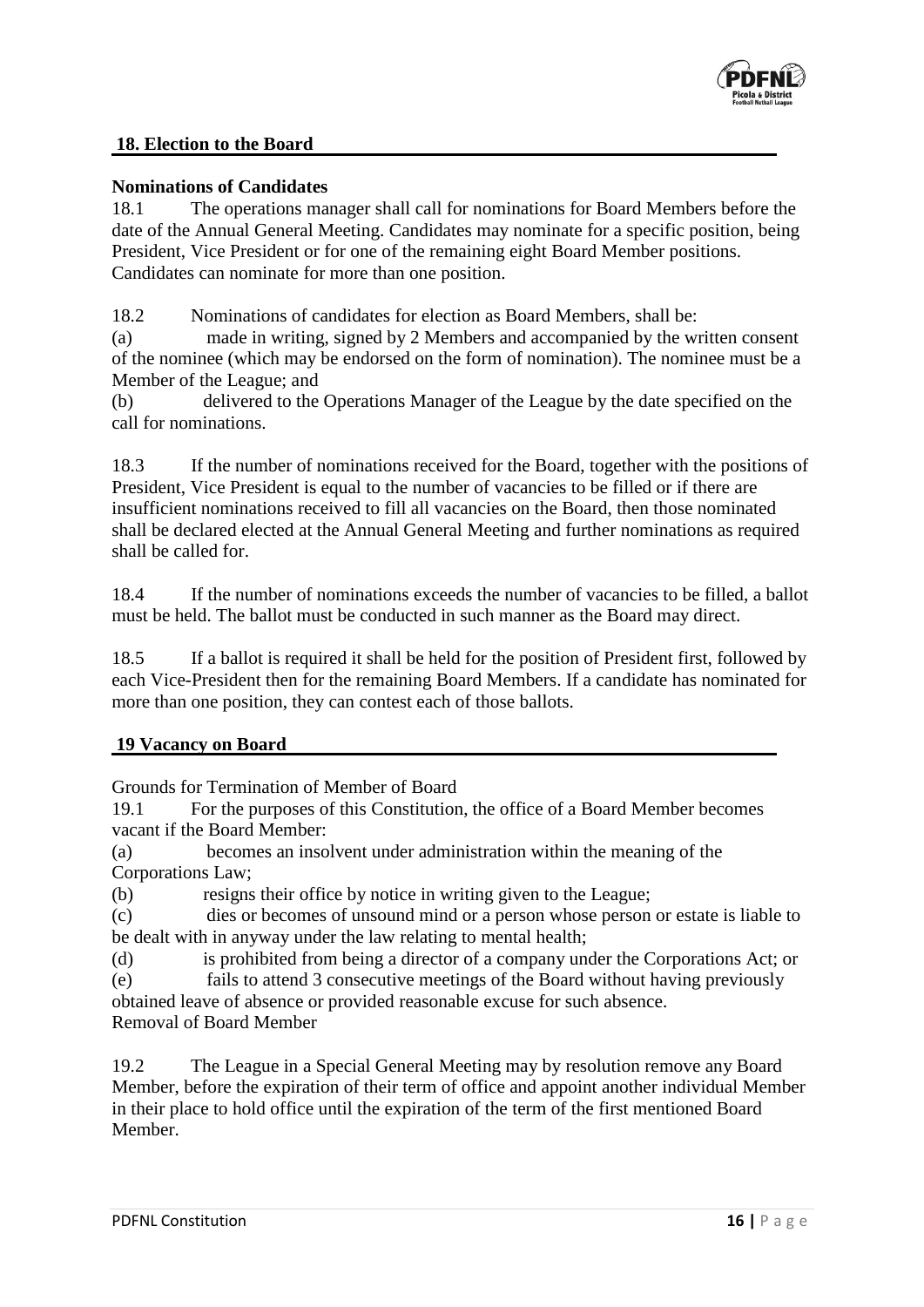

19.3 Where the Board Member to whom a proposed resolution referred to in Rule 19.2 makes representations in writing to the Operations Manager or the President and requests that such representations be notified to the Members, the Operations Manager or the President may send a copy of the representations to each Member or, if they are not so sent, the Board Member may require that they be read out at the meeting, and the representations shall be so read.

# **20. Leave of absence**

## **Grant of Leave of Absence**

20.1 The Board may grant a leave of absence to a Board Member for a period not exceeding 3 months, on the submission of a written application for such leave to the Operations Manager or the President.

#### **Discretion as to Leave of Absence**

20.2 The Board may, in its discretion, grant leave of absence to a Board Member for such period as it sees fit following consideration of an application submitted in writing to the Operations Manager or the President, provided that in no circumstances shall the leave of absence exceed the remaining term of office of the Board Member.

## **21. Quorum and Procedure at Board Meetings**

#### Convening a Board Meeting

21.1 The Board shall meet as required, but shall meet on a minimum of four occasions in each year.

21.2 Unless all Board Members agree to hold a meeting at shorter notice (which agreement shall be sufficiently evidenced in writing or by their presence) not less than two days' notice of the meeting of the Board shall be given to each Board Member. Quorum

21.3 The majority of Board Members shall constitute a quorum for the transaction of the business of a meeting of the Board.

21.4 No business shall be transacted unless a quorum is present and if within half an hour of the time appointed for the meeting a quorum is not present, the meeting shall stand adjourned to the same place and at the same hour of the same day in the following week.

## 21.5 The Board may act notwithstanding any vacancy.

#### **Procedures at Meetings**

21.6 At meetings of the Board:

(a) the Chairperson appointed under Rule 18.6 shall chair the meeting;

(b) if the Chairperson appointed under Rule 18.6 is absent or unwilling to act, the Board shall appoint one of its members to chair the meeting.

21.7 Questions arising at a meeting of the Board shall be determined on a show of hands or, if demanded by a Board Member, by a poll taken in such manner as the persons presiding at the meeting may determine.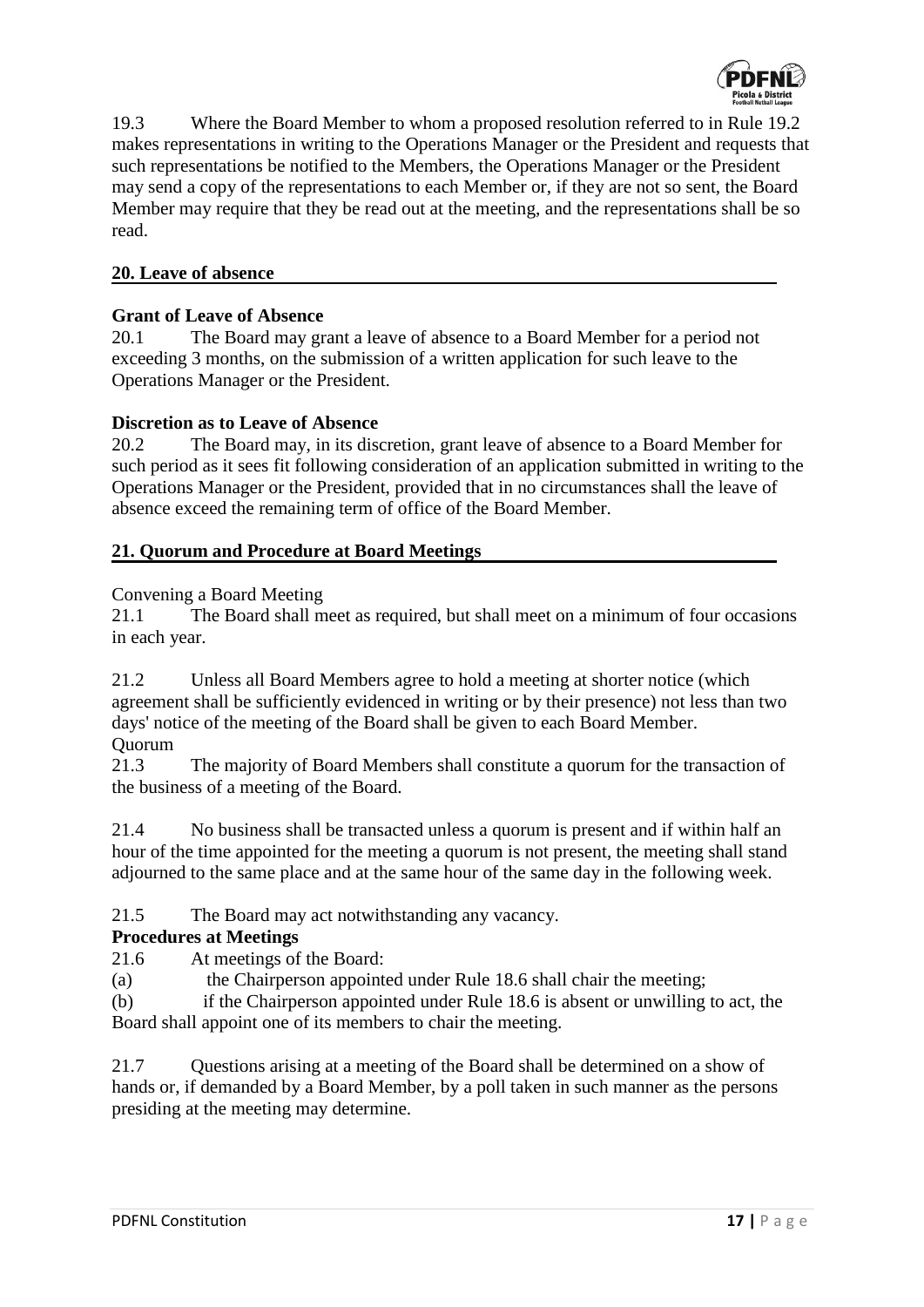

21.8 Each Board Member present at a meeting of the Board (including the person presiding at the meeting) is entitled to one vote and in the event of an equality of votes on any question, the President may exercise the second or casting vote.

21.9 A resolution in writing signed or assented to by facsimile or other form of electronic communication by all the Board Members, shall be as valid and effectual as if it had been passed at a meeting of the Board duly convened and held. Any such resolution may consist of several documents in like form each signed by one or more of the Board Members.

21.10 Without limiting the power of the Board to regulate its meetings as it thinks fit, a meeting of the Board Members may be held where one or more of the Board Members is not physically present at the meeting, provided that:

(a) all persons participating in the meeting are able to communicate with each other effectively simultaneously and instantaneously whether by means of telephone or other form of communication;

(b) notice of the meeting is given to all the Board Members entitled to notice in accordance with the usual procedures agreed upon or laid down from time to time by the Board and such notice specifies that the Board Members are not required to be present in person;

(c) in the event that a failure in communications prevents condition (a) from being satisfied by that number of Board Members which constitutes a quorum, and none of such Board Members are present at the place where the meeting is deemed by virtue of the further provisions of this Rule to be held then the meeting shall be suspended until condition (a) is satisfied again. If such condition is not satisfied within 15 minutes from the interruption the meeting shall be deemed to have terminated; and

(d) any meeting held where one or more of the Board Members is not physically present shall be deemed to be held at the place specified in the notice of meeting provided a Board Member is there present and if no Board Member is there present the meeting shall be deemed to be held at the place where the Chairperson of the meeting is located.

# **Minutes**

21.11 The Operations Manager shall keep minutes of the resolutions and proceedings of each General Meeting and Board meeting in books provided for that purpose, together with a record of the names of persons present at all meetings. Board Members' Interests

21.12 A Board Member is disqualified by holding any place of profit or position of employment in the League, or in any company or incorporated association in which the League is a shareholder or otherwise interested or from contracting with the League either as vendor, purchaser or otherwise except with express resolution of approval of the Board. Any such contract or any contract or arrangement entered into by or on behalf of the League in which any Board Member is in any way interested will be voided for such reason. Disclosure of Interests

21.13 The nature of the interest of such Board Member must be declared by the Board Member at the meeting of the Board at which the contract or arrangement is first taken into consideration if the interest then exists or in any other case at the first meeting of the Board after the acquisition of the interest. If a Board Member becomes interested in a contract or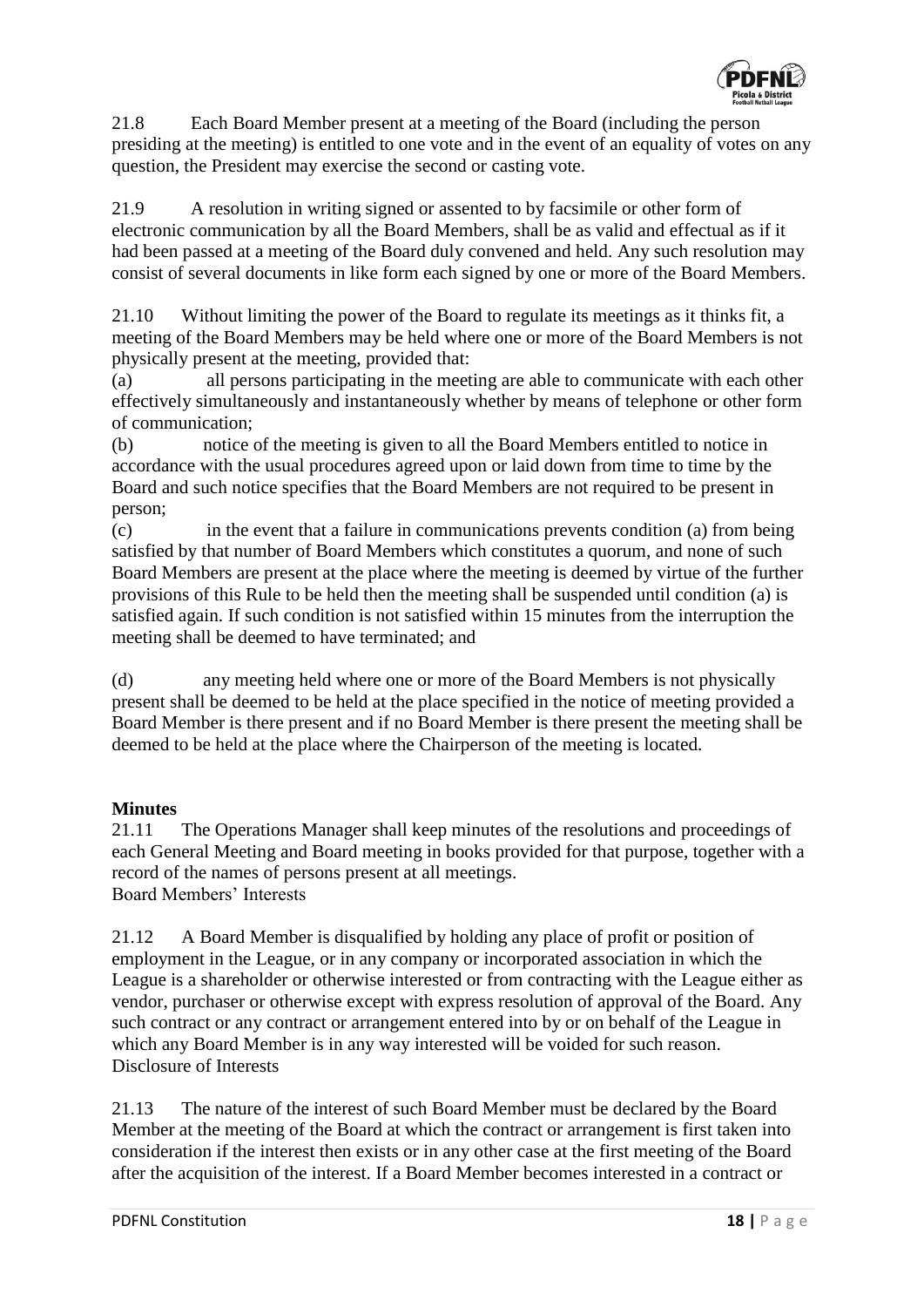

arrangement after it is made or entered into the declaration of the interest must be made at the first meeting of the Board held after the Board Member becomes so interested.

## **General Disclosure**

21.14 A general notice that a Board Member is a member of any specified firm or company and is to be regarded as interested in all transactions with that firm or company is sufficient declaration under Rule 22.13 as regards such Board Member and the said transactions. After such general notice it is not necessary for such Board Member to give a special notice relating to any particular transaction with that firm or company. Recording Disclosures

21.15 It is the duty of the Operations Manager to record in the minutes any declaration made or any general notice as aforesaid given by a Board Member in accordance with Rule 21.13 and 21.14.

#### **Conflicts**

21.16 A Board Member, notwithstanding the interest, may be counted in the quorum present at any meeting but cannot vote in respect of any contract or arrangement in which the Board Member is interested. If the Board Member votes, the vote shall not be counted.

#### **22. Delegated Powers and Duties**

#### **Sub-Committees**

22.1 The Board may establish and delegate any of its functions, powers or duties (except this power to delegate) to such sub-committee or sub-committees as it thinks fit and may recall or revoke any such delegation or appointment and may amend or repeal any decision made by such sub-committee.

22.2 The Board shall determine in writing the duties and powers afforded to any subcommittee and the sub-committee shall, in the exercise of such delegated powers, conform to any directions or Regulations that may be prescribed by the Board.

22.3 A Board Member shall be ex-officio members of any sub-committee so appointed.

22.4 The proceedings for any sub-committee shall, with any necessary or incidental amendment, be the same as that applicable to meetings of the Board in Rule 22.

22.5 Within 7 days of any meeting of any sub-committee, the sub-committee shall send a copy of the minutes and any supporting documents to the Operations Manager.

#### **Delegates Committee**

22.6 Without limiting the Board's power under the proceeding clauses of this Rule 22, the Board must establish a Delegates Committee which shall consist of:

- (a) one (1) Australian Rules football representative and one (1) netball representative from each Amalgamated Club;
- (b) one (1) representative from each Netball Affiliated Club; and
- (c) one (1) representative from each Football Affiliated Club.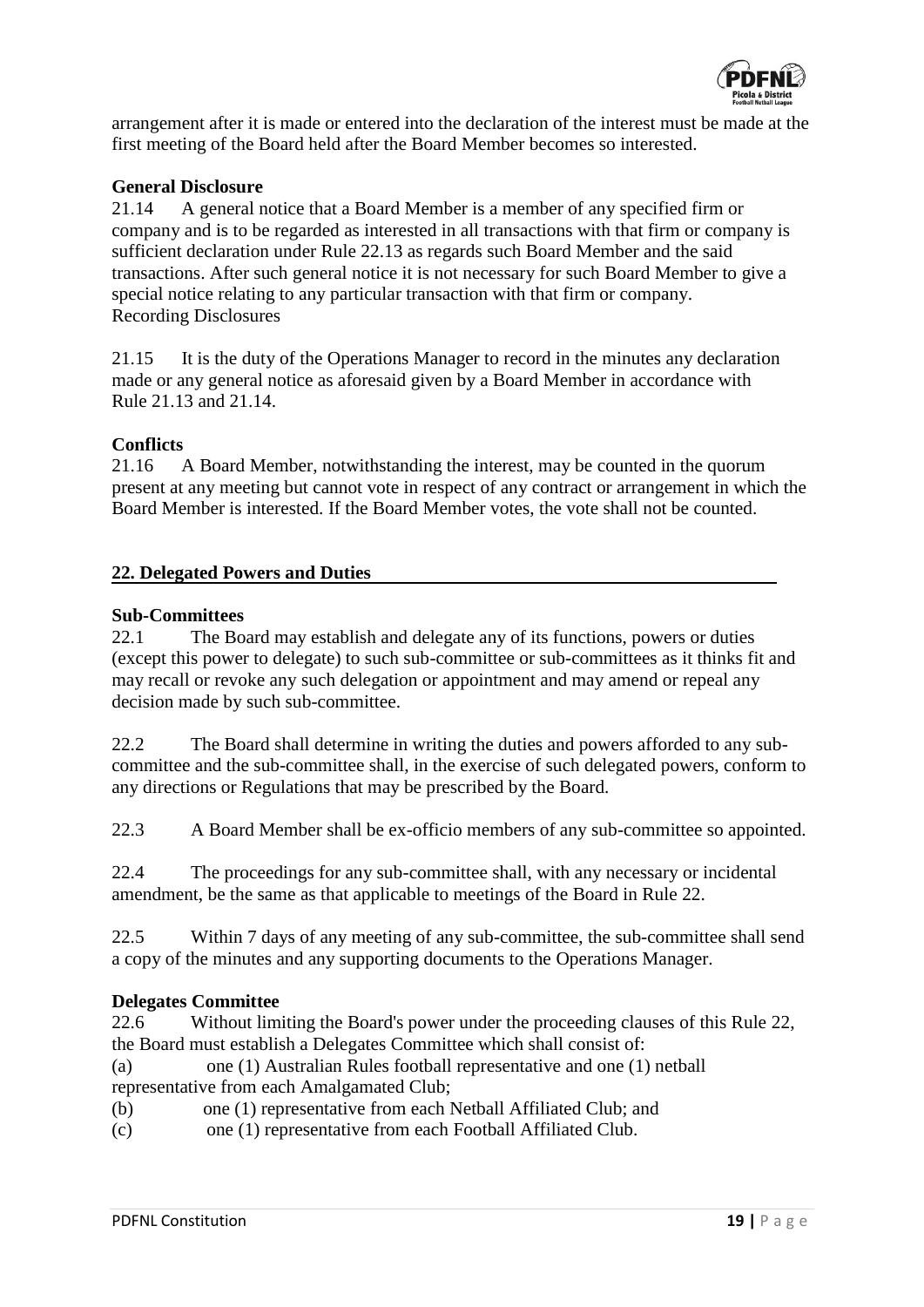

22.7 The Board shall determine in writing the duties and powers afforded to the Delegates Committee and the Delegates Committee shall, in the exercise of such delegated powers, conform to any directions or Regulations that may be prescribed by the Board.

22.8 Notwithstanding Rule 22.7, the Board must accept the recommendation of the Delegates Committee in relation to any of the following matters:

(a) the content of the By-Laws; and

(b) any changes to the By-Laws.

# **23. League Operations Manager**

23. 1. A League Operations Manager shall be appointed by the Board and approved by Delegates on such terms and conditions as it determines. He shall not be a Delegate or an executive member of any Club.

23.2 The League Operations Manager shall pay all accounts; submit all financial statements to all regular meetings of the League and the Board.

23.3 The League Operations Manager shall not have a vote at General Meetings of the League nor at meetings of the board.

## **24. Grievance Proceedures**

24.1 The grievance procedure set out in this Rule applies to disputes under this Constitution between:

(a) a Member and another Member; or

(b) a Member and the League.

24.2 The parties to the dispute must meet and discuss the matter in dispute, and, if possible, resolve the dispute within fourteen days after the dispute comes to the attention of all of the parties.

24.3 If the parties are unable to resolve the dispute at the meeting, or if a party fails to attend that meeting, then the parties must, within ten days, hold a meeting in the presence of a mediator.

24.4 The mediator must be:

- (a) a person chosen by agreement between the parties; or
- (b) in the absence of agreement:

(i) in the case of a dispute between a Member and another Member, a person appointed by the Board; or

(ii) in the case of a dispute between a Member and the League, a person who is a mediator appointed or employed by the Dispute Settlement Centre of Victoria (Department of Justice).

24.5 A Member of the League can be a mediator.

24.6 The mediator cannot be a Member who is a party to the dispute.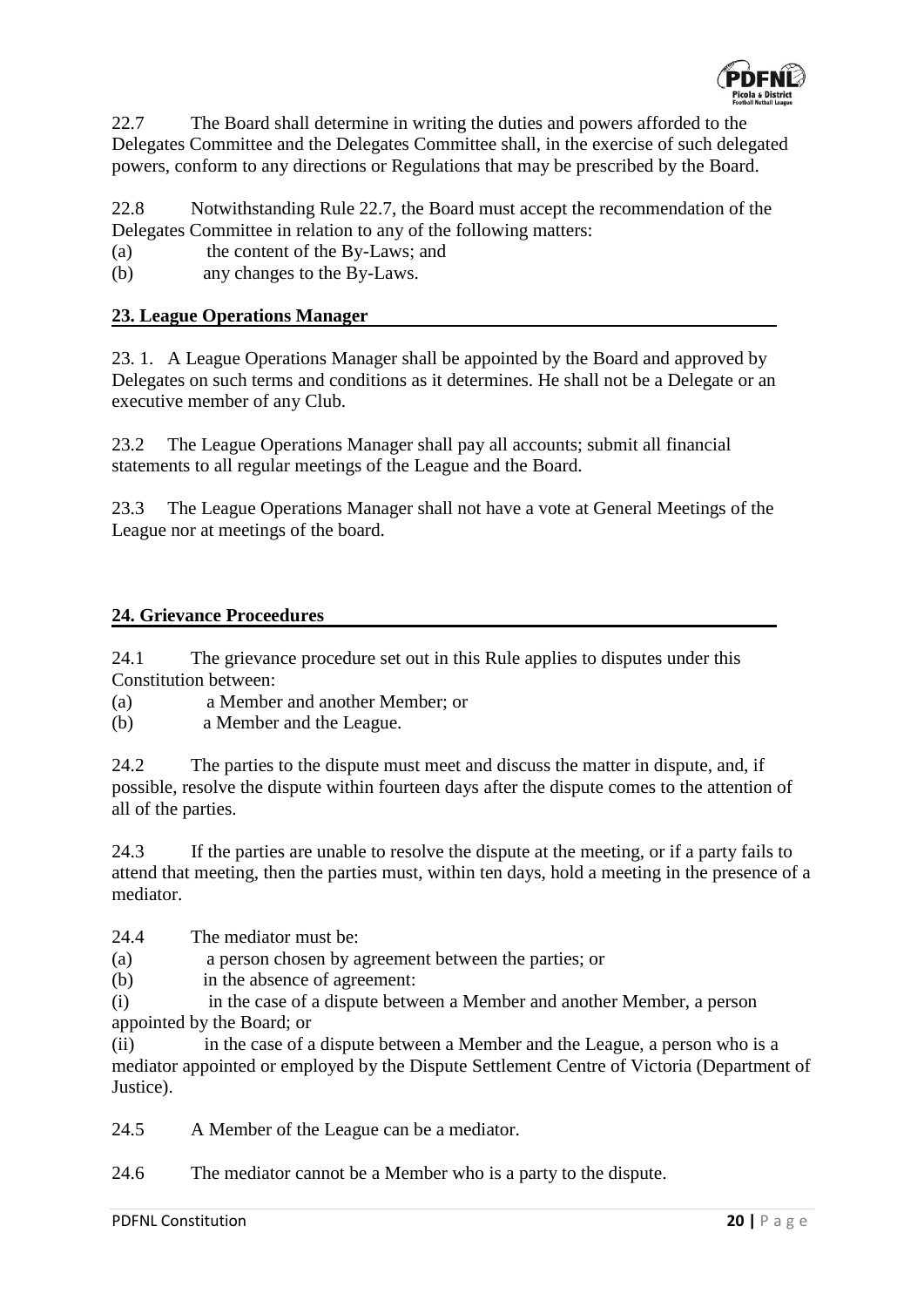

24.7 The parties to the dispute must, in good faith, attempt to settle the dispute by mediation.

24.8 The mediator, in conducting the mediation, must:

(a) give the parties to the mediation process every opportunity to be heard; and

(b) allow due consideration by all parties of any written statement submitted by any party; and

(c) ensure that natural justice is accorded to the parties to the dispute throughout the mediation process.

24.9 The mediator must not determine the dispute.

24.10 If the mediation process does not result in the dispute being resolved, the parties may seek to resolve the dispute in accordance with the Act or otherwise at law.

## **25. Sources of Funds**

The funds of the League shall be derived from Annual Subscriptions, donations and such other sources as the Board determines. The funds of the league shall be used for the objects of the league in such a manner as the board determines.

## **26. Signing of Negotiable Instruments**

All cheques and other negotiable instruments shall be signed by two Board Members or in such other manner approved by the Board from time to time.

# **27. Common Seal**

27.1 The common seal of the League shall be kept in the custody of the Operations Manager.

27.2 The common seal shall not be affixed to any instrument except by the authority of the Board and the affixing of the common seal shall be attested by the signatures of 2 Board Members.

27.3 A Board Member may not sign a document to which the seal of the League is fixed where the Board Member is interested in the contract or arrangement to which the document relates.

## **28. Alteration of Constitution**

28.1 This Constitution shall not be altered except by Special Resolution in accordance with the Act.

28.2 Any proposed alteration to this Constitution must be submitted to the Board no later than 30 days prior to the Annual General Meeting in each year.

28.3 In addition, there shall be no alteration or amendment to Rules 29.2 or 30 without the consent of the relevant Minister under the Act.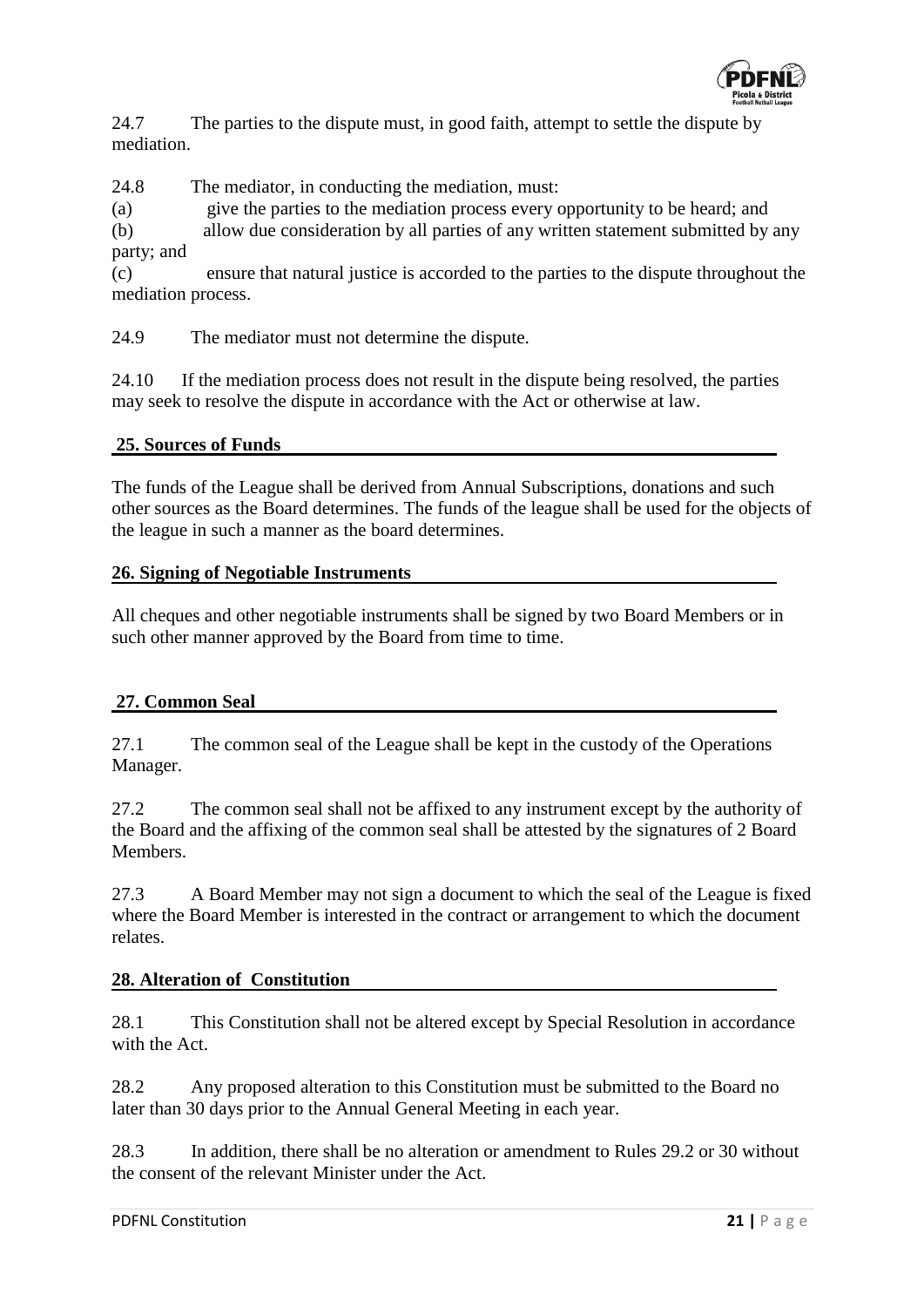

## **29. Dissolution**

29.1 In the event of the League being wound up while a Member, the liability of the Member shall be limited to any outstanding monies due and payable to the League, including the amount of the Annual Subscription payable in respect of the current Financial Year. No other amount shall be payable by the Member.

29.2 If upon winding up or dissolution of the League, there remains, after satisfaction of all its debts and liabilities, any property, the same shall not be paid to or distributed amongst the Members of the League, but shall be given or transferred to some other organisation having purposes similar to the purposes of the League and which prohibits the distribution of its or their income and property among its or their Members and which is also not carried on for the profit or gain to its Members. Such body or bodies to be determined by the Members of the League at or before the time of dissolution, and in default thereof by such judge of the Supreme Court of Victoria as may have or acquire jurisdiction in the matter.

## **30. Indemnity**

30.1 Every Board Member of the League shall be indemnified out of the property and assets of the League against any liability incurred by his or her in his or her capacity as Board Member in defending any proceedings, whether civil or criminal, in which judgment is given in his or her favour or in which he or she is acquitted or in connection with any application in relation to any such proceedings in which relief is granted to him or her by the Court.

30.2 The League shall indemnify its Board Members and employees against all damages and costs (including legal costs) for which any such Board Members or employee may be or become liable to any third party in consequence of any act or omission except willful misconduct:

(a) in the case of a Board Member, performed or made whilst acting on behalf of and with the authority, express or implied of the League; and

(b) in the case of an employee, performed or made in the course of, and within the scope of her employment by the League.

#### **31. Service of Notices**

31.1 Notices may be given to Members by sending the notice by post or facsimile transmission or where available, by electronic mail, to the Member's address or facsimile number or electronic mail address shown in the Register.

31.2 Where a notice is sent by post, service of the notice shall be deemed to be effected at the time the letter would have been delivered in the ordinary course of post.

31.3 Where a notice is sent by facsimile transmission, service of the notice shall be deemed to be effected upon receipt of a confirmation report confirming the facsimile was sent to the correct facsimile number.

31.4 Where a notice is sent by electronic mail, service of the notice shall be deemed to be effected by properly addressing and upon receipt of a confirmation report confirming the electronic mail message was received at the electronic mail address to which it was sent.